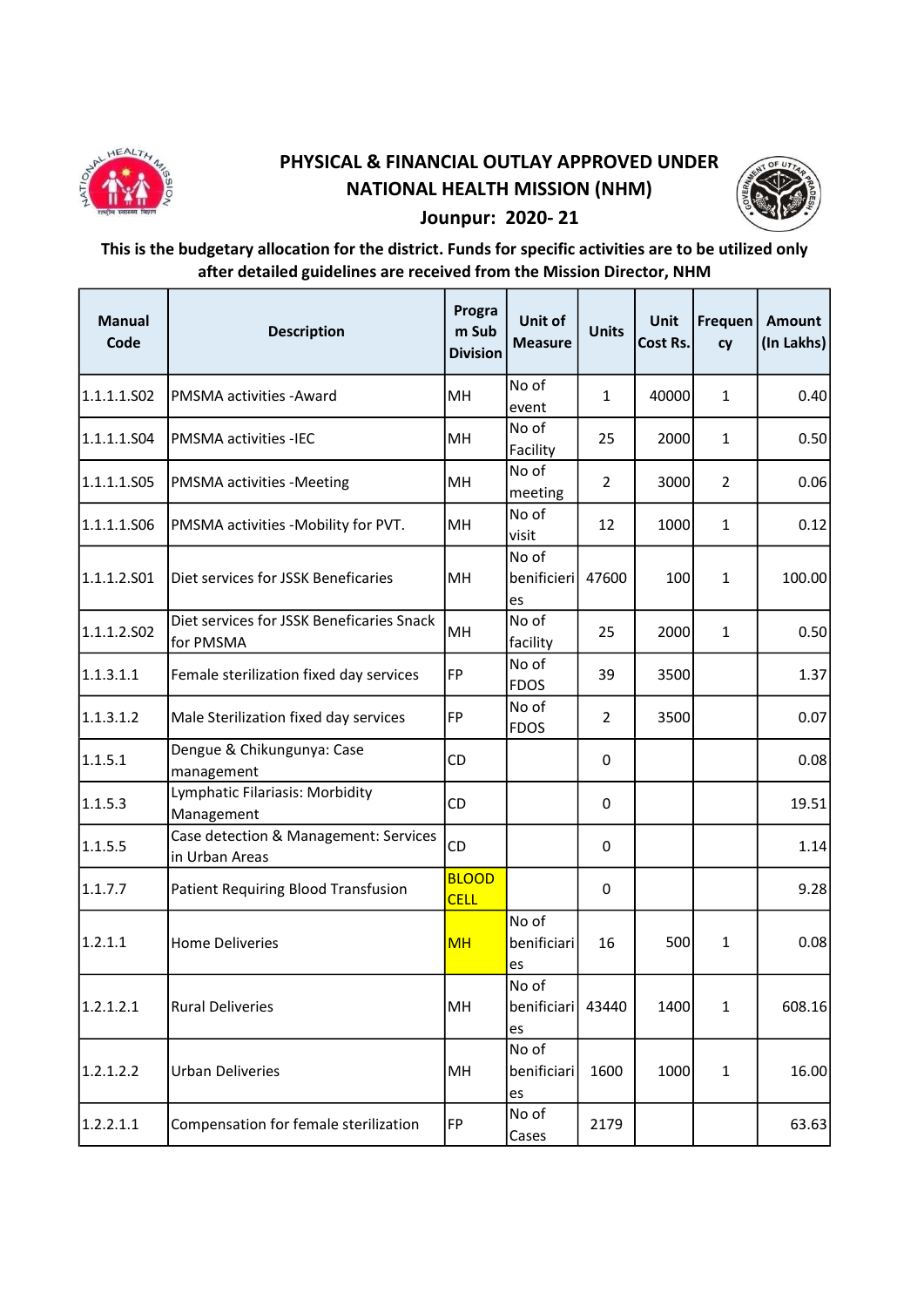| <b>Manual</b><br>Code | <b>Description</b>                                                                          | Progra<br>m Sub<br><b>Division</b> | Unit of<br><b>Measure</b>        | <b>Units</b>   | Unit<br>Cost Rs. | Frequen<br>cy | Amount<br>(In Lakhs) |
|-----------------------|---------------------------------------------------------------------------------------------|------------------------------------|----------------------------------|----------------|------------------|---------------|----------------------|
| 1.2.2.1.2             | Compensation for male sterilization/NSV                                                     | <b>FP</b>                          | No of<br>Cases                   | 25             |                  |               | 0.68                 |
| 1.2.2.2.2             | PPIUCD services: Compensation to<br>beneficiary                                             | <b>FP</b>                          | No of<br>Cases                   | 4914           | 300              |               | 14.74                |
| 1.2.2.2.3             | PAIUCD Services: Compensation to<br>beneficiary                                             | <b>FP</b>                          | No of<br>Cases                   | 160            | 300              |               | 0.48                 |
| 1.2.3.2               | TB Patient Nutritional Support under<br>Nikshay Poshan Yojana                               | CD                                 |                                  | 0              |                  |               | 284.02               |
| 1.3.1.1               | <b>SNCU</b>                                                                                 | СH                                 | No of<br>Facility                | $\mathbf{1}$   |                  |               | 10.00                |
| 1.3.1.2               | <b>NBSU</b>                                                                                 | <b>CH</b>                          | No of<br>Facility                | 3              | 5000             | 12            | 1.80                 |
| 1.3.1.4               | <b>NRCs</b>                                                                                 | <b>CH</b>                          | No of<br>Facility                | $\mathbf{1}$   |                  |               | 7.80                 |
| 1.3.1.6               | <b>AH/ RKSK Clinics</b>                                                                     | <b>RKSK</b>                        |                                  | $\overline{2}$ |                  |               | 0.32                 |
| 1.3.1.7.502           | Phone and Internet Charges for DEIC<br>Manager                                              | <b>RBSK</b>                        | no of<br><b>DEIC</b><br>managers | 0              | 2000             | 1             | 0.02                 |
| 1.3.1.8               | District NCD Clinic                                                                         |                                    |                                  | 0              |                  |               | 1.00                 |
| 1.3.1.9               | CHC NCD Clinic: Mobility, Miscellaneous<br>& Contingencies                                  | <b>NCD</b>                         |                                  | 0              |                  |               | 22.00                |
| 1.3.2.4               | Consumables for computer including<br>provision for internet access for<br>strengthening RI | RI                                 | No.                              | 0              | 1000             | 12            | 0.12                 |
| 1.3.2.6.501           | <b>IMEP Services- BMW- DH</b>                                                               | <b>IMEP</b>                        |                                  | 343            |                  |               | 45.07                |
| 1.3.2.6.502           | IMEP Services- BMW- CHC/BPHC                                                                | <b>IMEP</b>                        |                                  | 680            |                  |               | 89.35                |
| 1.3.2.6.S03           | IMEP Services- BMW Block Level UPHC &<br>District Level UPHC                                | <b>IMEP</b>                        |                                  | 6              |                  |               | 0.79                 |
| 1.3.2.6.504           | IMEP Services - BMW-MCH Wing                                                                | <b>IMEP</b>                        |                                  | 130            |                  |               | 17.08                |
| 1.3.2.6.S05           | <b>IMEP Services- BMW-TRAUMA CENTERS</b>                                                    | <b>IMEP</b>                        |                                  | 10             |                  |               | 1.31                 |
| 1.3.2.6.506           | IMEP Services- Machnized Cleaning - DH                                                      | <b>IMEP</b>                        |                                  | 0              |                  |               | 110.94               |
| 1.3.2.6.S07           | IMEP Services- Machnized Cleaning -<br>MCH Wing (100 Bed)                                   | <b>IMEP</b>                        |                                  | 1              |                  |               | 35.53                |
| 1.3.2.6.508           | IMEP Services- Mannual Laundry-DH &<br>MCH Wing (100 Bed)                                   | <b>IMEP</b>                        |                                  | 0              |                  |               | 15.48                |
| 1.3.2.6.509           | IMEP Services- Mechanized Laundry-50<br>District Level Hospital                             | <b>IMEP</b>                        |                                  | 1              |                  |               | 28.63                |
| 1.3.2.6.510           | IMEP Services- Cleaning - CHC/BPHC                                                          | <b>IMEP</b>                        |                                  | 680            |                  |               | 44.75                |
| 1.3.2.6.S11           | IMEP Services-Cleaning - MCH Wing                                                           | <b>IMEP</b>                        |                                  | 30             |                  |               | 1.97                 |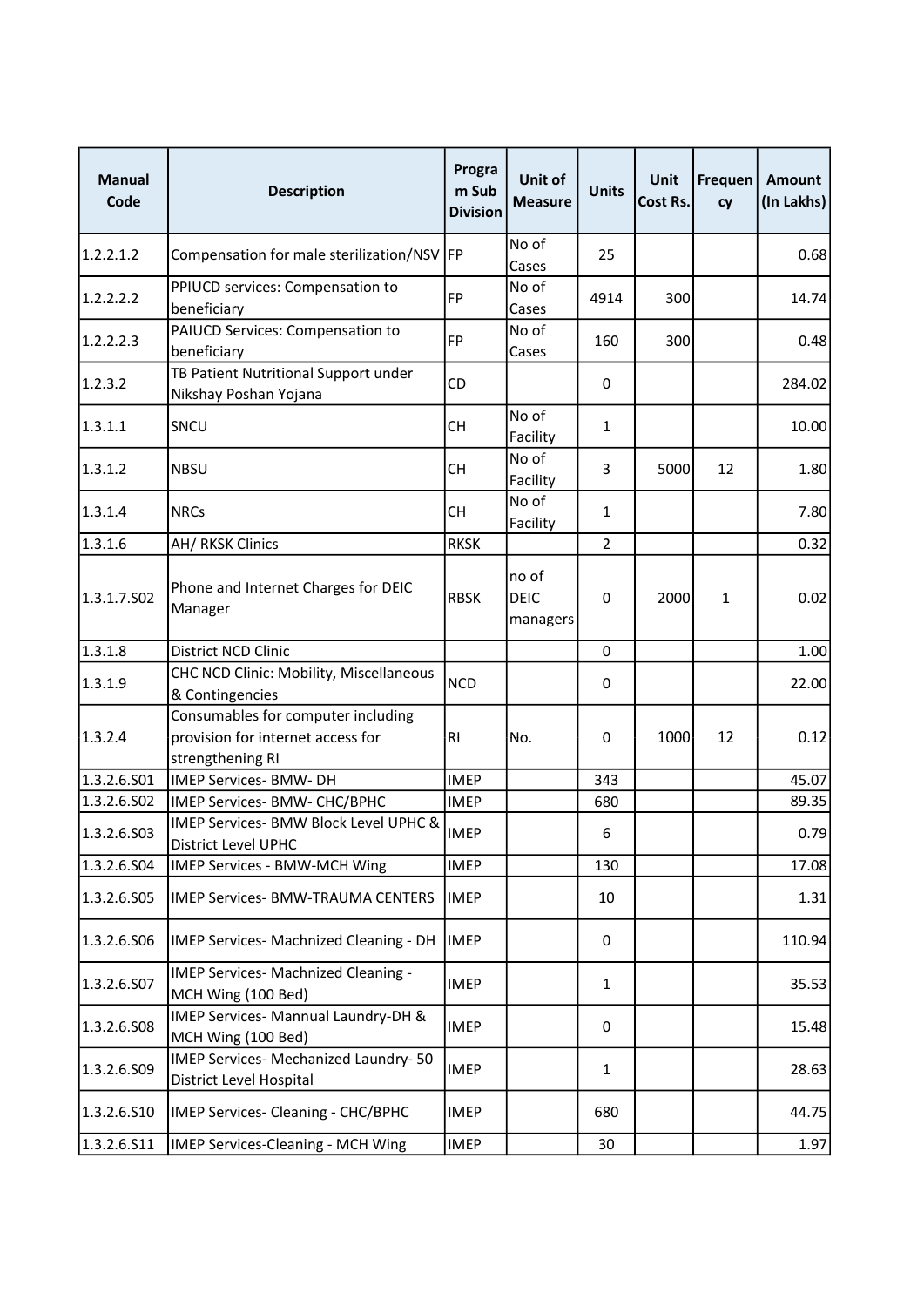| <b>Manual</b><br>Code | <b>Description</b>                                                                                                                                                                                  | Progra<br>m Sub<br><b>Division</b> | Unit of<br><b>Measure</b>               | <b>Units</b>   | Unit<br>Cost Rs. | Frequen<br>cy | Amount<br>(In Lakhs) |
|-----------------------|-----------------------------------------------------------------------------------------------------------------------------------------------------------------------------------------------------|------------------------------------|-----------------------------------------|----------------|------------------|---------------|----------------------|
| 1.3.2.6.512           | <b>IMEP Services-Cleaning -TRAUMA</b><br><b>CENTERS</b>                                                                                                                                             | <b>IMEP</b>                        |                                         | 10             |                  |               | 0.66                 |
| 1.3.2.6.513           | <b>IMEP Services-Cleaniness - Sub Centers</b>                                                                                                                                                       | <b>IMEP</b>                        |                                         | 499            |                  |               | 29.94                |
| 1.3.2.6.S15           | POL for generator-DH                                                                                                                                                                                | <b>IMEP</b>                        |                                         | $\Omega$       |                  |               | 9.45                 |
| 1.3.2.6.516           | POL for generator -CHC and BPHC                                                                                                                                                                     | <b>IMEP</b>                        |                                         | $\Omega$       |                  |               | 33.08                |
| 2.2.1                 | POL for Family Planning/Others                                                                                                                                                                      | <b>FP</b>                          | No of<br><b>FDOS</b>                    | 223            | 1000             |               | 2.23                 |
| 2.2.2                 | Mobility & Communication support for<br>AH counsellors & RKSK Coordinators                                                                                                                          | <b>RKSK</b>                        | No of<br>Councelo                       | $\overline{2}$ | 1200             | 12            | 0.29                 |
| 2.2.3                 | Mobility support for RBSK Mobile health<br>lteam                                                                                                                                                    | <b>RBSK</b>                        | No of<br>vehicles                       | 42             | 33000            | 12            | 166.32               |
| 2.2.4                 | Support for RBSK: CUG connection per<br>team and rental                                                                                                                                             | <b>RBSK</b>                        | No of<br>teams                          | 42             | 200              | 12            | 1.01                 |
| 2.2.10                | Kala-azar Case search/ Camp Approach:<br>Mobility/POL/supervision                                                                                                                                   | CD                                 |                                         | 0              |                  |               | 0.20                 |
| 2.3.1.1.2             | Monthly Village Health and Nutrition<br>Days                                                                                                                                                        | <b>RI</b>                          | no of<br>sessions                       | 5107           | 100              | $\mathbf{1}$  | 5.11                 |
| 2.3.1.10              | Mobility support for mobile health<br>team/TA/DA to vaccinators                                                                                                                                     | R1                                 | No of<br>mobile<br>immuniza<br>tion Van | 0              | 33000            |               | 5.94                 |
| 2.3.2.3               | DMHP: Targeted interventions at<br>community level Activities &<br>interventions targeted at schools,<br>colleges, workplaces, out of school<br>adolescents, urban slums and suicide<br>prevention. | <b>NCD</b>                         |                                         | 0              |                  |               | 6.00                 |
| 2.3.2.5               | Tobacco Cessation Centre (TCC): Weekly<br>FGD with the tobacco users                                                                                                                                | <b>NCD</b>                         |                                         | $\Omega$       |                  |               | 0.52                 |
| 2.3.3.2               | Screening and free spectacles to school<br>children                                                                                                                                                 | <b>NCD</b>                         |                                         | 0              |                  |               | 7.85                 |
| 2.3.3.3               | Screening and free spectacles for near<br>work to Old Person                                                                                                                                        | <b>NCD</b>                         |                                         | 0              |                  |               | 7.85                 |
| 2.3.3.4.1             | Coverage of Public School                                                                                                                                                                           | <b>NCD</b>                         |                                         | 0              |                  |               | 0.67                 |
| 2.3.3.4.2             | Coverage of Pvt. School                                                                                                                                                                             | <b>NCD</b>                         |                                         | $\mathbf 0$    |                  |               | 2.00                 |
| 2.3.3.4.3             | Coverage of Public School in other's<br>school programme                                                                                                                                            | <b>NCD</b>                         |                                         | 0              |                  |               | 1.33                 |
| 2.3.3.4.4             | Coverage of Pvt. School in other's school<br>programme                                                                                                                                              | <b>NCD</b>                         |                                         | 0              |                  |               | 1.00                 |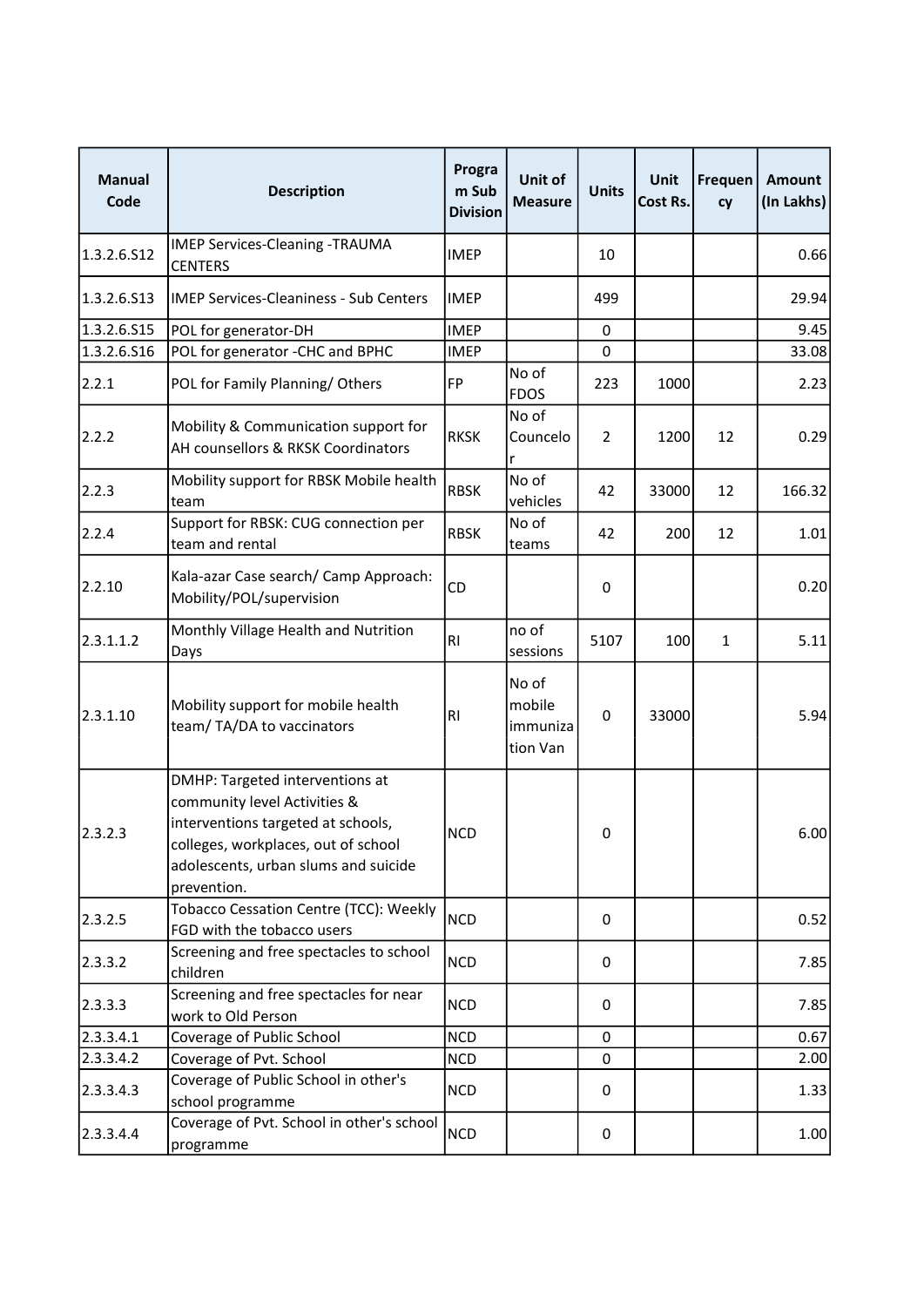| <b>Manual</b><br>Code | <b>Description</b>                                                                                                | Progra<br>m Sub<br><b>Division</b> | Unit of<br><b>Measure</b>     | <b>Units</b> | Unit<br>Cost Rs. | Frequen<br>cy | Amount<br>(In Lakhs) |
|-----------------------|-------------------------------------------------------------------------------------------------------------------|------------------------------------|-------------------------------|--------------|------------------|---------------|----------------------|
| 2.3.3.4.5             | Sensitization campaign for college<br>students                                                                    | <b>NCD</b>                         |                               | 0            |                  |               | 2.00                 |
| 3.1.1.1.1             | JSY Incentive to ASHA                                                                                             | <b>MH</b>                          | No of<br><b>ASHA</b>          | 36800        | 600              | $\mathbf{1}$  | 220.80               |
| 3.1.1.1.2             | ASHA incentive under MAA programme<br>@ Rs 100 per ASHA for quarterly<br>mother's meeting                         | CН                                 | No of<br>meetings             | 3026         | 100              |               | 6.05                 |
| 3.1.1.1.3.501         | Incentive for Home Based Newborn Care<br>programme Rural                                                          | <b>CH</b>                          | No of<br>newborn              | 70054        | 250              | 1             | 175.14               |
| 3.1.1.1.5             | Incentive for referral of SAM cases to<br>NRC and for follow up of discharge SAM<br>children from NRCs            | СH                                 | No of<br>Child                | 860          | 150              | $\mathbf{1}$  | 0.26                 |
| 3.1.1.1.6             | Incentive for National Deworming Day<br>for mobilising out of school children                                     | <b>RKSK</b>                        | No of<br><b>ASHA</b>          | 4358         | 100              | 1             | 4.36                 |
| 3.1.1.1.7             | Incentive for IDCF for prophylactic<br>distribution of ORS to family with under-<br>five children.                | CH.                                | No of<br><b>ASHA</b>          | 3026         | 100              | 1             | 3.03                 |
| 3.1.1.1.9             | National Iron Plus Incentive for<br>mobilizing children and/or ensuring<br>compliance and reporting (6-59 months) | <b>CH</b>                          | No of<br><b>ASHA</b>          | 3119         | 50               | 1             | 9.36                 |
| 3.1.1.1.11            | ASHA Incentive under Immunzation                                                                                  | <b>RI</b>                          | no of<br>children             | 91057        | 225              | 1             | 204.88               |
| 3.1.1.1.12            | Incentive to ASHA for Quaterly Visit<br>Under HBYC program                                                        | <b>CH</b>                          | No of<br>Child $/5$<br>visits | 21125        | 250              | $\mathbf{1}$  | 52.81                |
| 3.1.1.1.13.50         | ASHA incentive for HRP identification<br>and follow up                                                            | MH                                 | No of<br><b>ASHA</b>          | 2000         | 300              | $\mathbf{1}$  | 6.00                 |
| 3.1.1.2.4             | ASHA PPIUCD incentive for<br>accompanying the client for PPIUCD<br>insertion                                      | <b>FP</b>                          |                               | 4914         | 150              |               | 7.37                 |
| 3.1.1.2.5             | ASHA PAIUCD incentive for<br>accompanying the client for PAIUCD<br>insertion                                      | <b>FP</b>                          |                               | 26           | 150              |               | 0.04                 |
|                       | ASHA incentive under ESB scheme for<br>3.1.1.2.6.S01 promoting spacing of births between 02<br>children           | FP                                 | No of<br>Clints               | 1758         | 500              |               | 8.79                 |
|                       | ASHA incentive under ESB scheme for<br>3.1.1.2.6.S02 promoting spacing of 02 years after<br>marriage              | <b>FP</b>                          | No of<br>Clints               | 1758         | 500              |               | 8.79                 |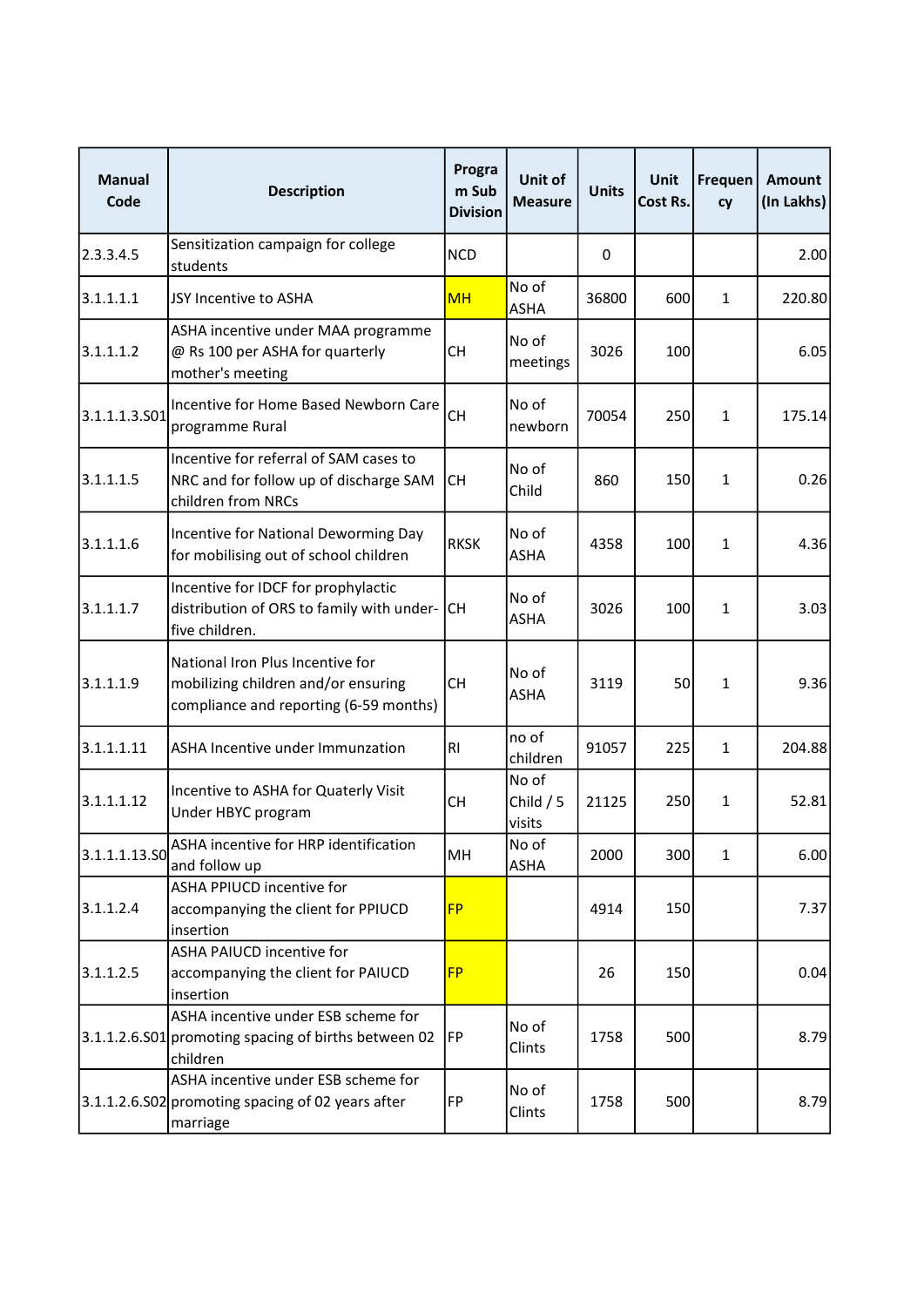| <b>Manual</b><br>Code | <b>Description</b>                                                                                                        | Progra<br>m Sub<br><b>Division</b> | Unit of<br><b>Measure</b> | <b>Units</b> | Unit<br>Cost Rs. | Frequen<br>cy | Amount<br>(In Lakhs) |
|-----------------------|---------------------------------------------------------------------------------------------------------------------------|------------------------------------|---------------------------|--------------|------------------|---------------|----------------------|
| 3.1.1.2.7             | ASHA incentive under ESB scheme for<br>promoting Adoption of Limiting Method<br>upto Two Children                         | FP                                 | No of<br>Clints           | 1246         | 1000             |               | 12.46                |
|                       | Reimbursement of travel expenses for<br>3.1.1.2.9.502 accompanying a women to facility for<br>medical abortion            | <b>FP</b>                          | No of<br>Cases            | 60           | 225              |               | 0.14                 |
|                       | Reimbursement of travel expenses for<br>3.1.1.2.9.S03 accompanying a women to facility for<br>surgical abortion (MVA/EVA) | <b>FP</b>                          | No of<br>Cases            | 60           | 150              |               | 0.09                 |
| 3.1.1.4.2             | ASHA Incentive for Dengue and<br>Chikungunya                                                                              |                                    |                           | 0            |                  |               | 41.45                |
| 3.1.1.4.5             | Honorarium for Drug Distribution<br>including ASHAs and supervisors<br>involved in MDA                                    |                                    |                           | 0            |                  |               | 64.03                |
| 3.1.1.4.8.1           | ASHA incentive for detection of leprosy                                                                                   |                                    |                           | 203          |                  |               | 0.51                 |
| 3.1.1.4.8.2           | ASHA Incentive for PB (Treatment<br>completion)                                                                           |                                    |                           | 122          |                  |               | 0.49                 |
| 3.1.1.4.8.3           | <b>ASHA Incentive for MB (Treatment</b><br>completion)                                                                    |                                    |                           | 81           |                  |               | 0.49                 |
| 3.1.1.4.9             | ASHA Involvement under NLEP -<br>Sensitisation                                                                            |                                    |                           | 500          |                  |               | 0.50                 |
| 3.1.1.5.1             | ASHA Incentive under NIDDCP                                                                                               |                                    |                           | 0            |                  |               | 12.44                |
| 3.1.1.5.2.S03         | ASHA Incentive Filling of CBAC forms<br>Under HWC                                                                         | <b>CP</b>                          |                           | 0            |                  |               | 26.50                |
| 3.1.1.5.2.S04         | ASHA Incentive for Mobilising, Screening<br>and Follow Up Under HWC                                                       | <b>CP</b>                          |                           | 0            |                  |               | 26.50                |
| 3.1.1.6.1             | ASHA incentives for routine activities                                                                                    | <b>CP</b>                          |                           | 4145         |                  |               | 994.80               |
|                       | 3.1.1.6.3.S04 Incentive to ASHA Facilitator                                                                               | <b>CP</b>                          |                           | 208          |                  |               | 11.23                |
| 3.1.1.6.3.S05         | Incentive to ASHA for Health Promotion<br>Day                                                                             | <b>CP</b>                          |                           | 4145         |                  |               | 99.48                |
|                       | 3.1.1.6.3.S06 Incentive to ASHA under PMMVY                                                                               | <b>CP</b>                          |                           | 24870        |                  |               | 24.87                |
| 3.1.1.6.3.S07         | Incentive to ASHA Facilitator for<br><b>CBAC, HRP and SAM Tracking</b>                                                    | <b>CP</b>                          |                           | 208          |                  |               | 31.20                |
| 3.1.2.8.502           | Training under HBYC TOT at District Level<br>& Block Level Training                                                       | <b>CH</b>                          | No of<br>Batch            | 312          |                  |               | 121.30               |
| 3.1.3.1               | Supervision costs by ASHA facilitators(12<br>months)                                                                      | <b>CP</b>                          |                           | 208          |                  |               | 149.76               |
| 3.1.3.2               | Support provisions to ASHA (Uniform)                                                                                      | <b>CP</b>                          |                           | 4353         |                  |               | 26.12                |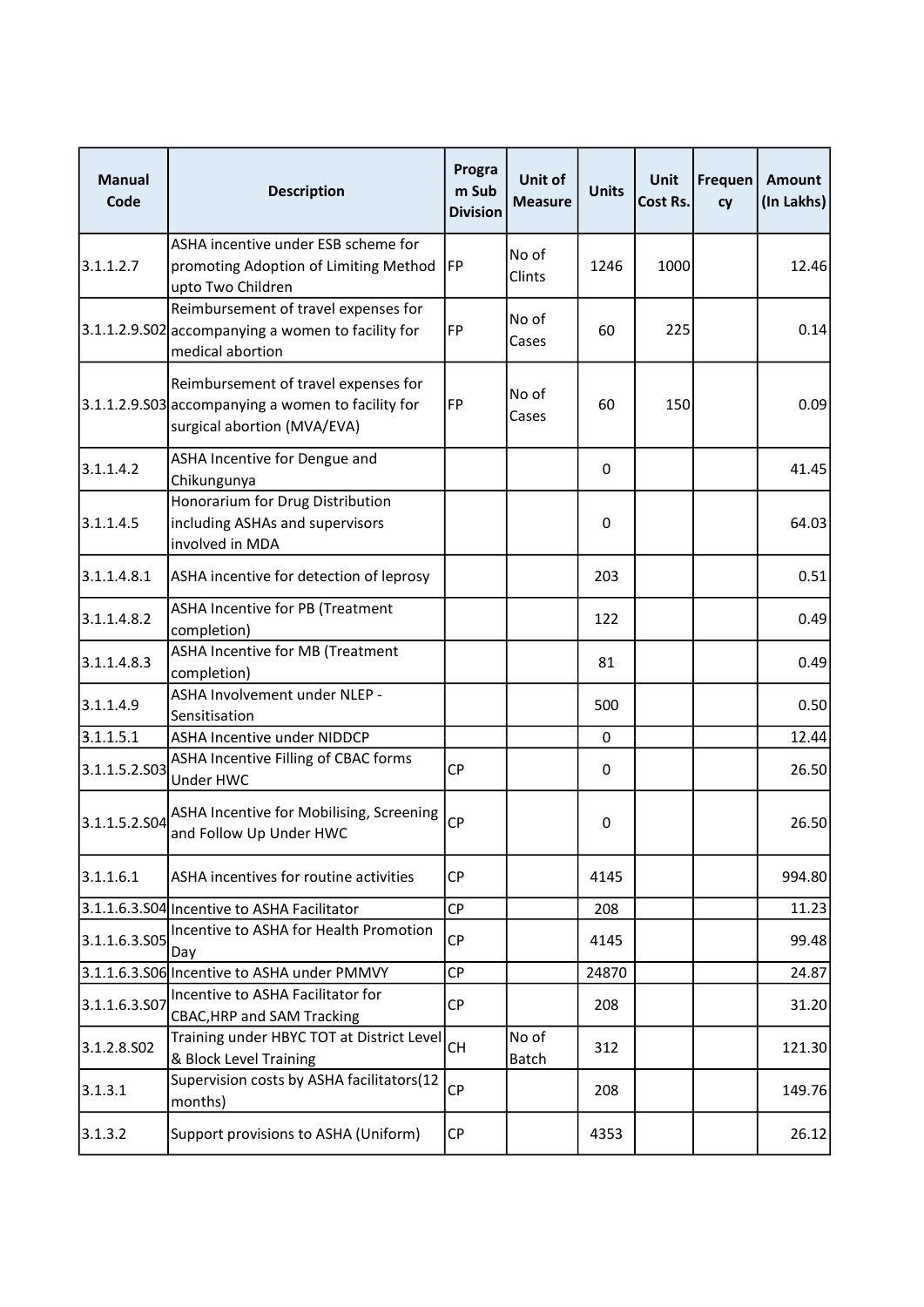| <b>Manual</b><br>Code | <b>Description</b>                                                                                                             | Progra<br>m Sub<br><b>Division</b> | Unit of<br><b>Measure</b> | <b>Units</b>   | <b>Unit</b><br>Cost Rs. | Frequen<br>cy | Amount<br>(In Lakhs) |
|-----------------------|--------------------------------------------------------------------------------------------------------------------------------|------------------------------------|---------------------------|----------------|-------------------------|---------------|----------------------|
| 3.1.3.3               | Awards to ASHA's/Link workers                                                                                                  | <b>CP</b>                          |                           | $\mathbf 0$    |                         |               | 13.09                |
| 3.1.3.4               | Mobilization of children through ASHA or                                                                                       | R <sub>l</sub>                     | No of                     | 40858          | 150                     | $\mathbf{1}$  | 61.29                |
|                       | other mobilizers                                                                                                               |                                    | session                   |                |                         |               |                      |
| 3.1.3.5.501           | Incentive for other link workers for<br>Prepration of Due List of Childrens to be<br>immunized                                 | RI                                 | No of<br>session          | 23126          | 100                     | $\mathbf{1}$  | 23.13                |
| 3.2.3.1.1             | Treatment Supporter Honorarium (Rs<br>1000)                                                                                    |                                    |                           | 0              |                         |               | 56.80                |
| 3.2.3.1.2             | Treatment Supporter Honorarium (Rs<br>5000)                                                                                    |                                    |                           | 0              |                         |               | 8.63                 |
| 3.2.3.1.3             | Incentive for informant (Rs 500)                                                                                               |                                    |                           | 0              |                         |               | 6.39                 |
| 3.2.3.4.SO1           | Incentive for community<br>volunteers/supervisors /LT etc<br>undertaking ACF                                                   |                                    |                           | 0              |                         |               | 67.53                |
| 3.2.5.2.1             | Dengue & Chikungunya: Vector Control,<br>environmental management & fogging<br>machine                                         |                                    |                           | 0              |                         |               | 4.85                 |
| 3.2.5.2.3             | Kala-azar: Operational cost for spray<br>including spray wages                                                                 |                                    |                           | 0              |                         |               | 0.10                 |
| 3.2.5.2.4             | Kala-azar: Training for spraying                                                                                               |                                    |                           | 0              |                         |               | 0.10                 |
| 3.3.3.2               | Training of PRI's representatives/ Police<br>personnel/ Teachers/ Transport<br>personnel/ NGO personnel/ other<br>stakeholders |                                    |                           | 0              |                         |               | 0.30                 |
| 3.3.4.501             | <b>AAA Platform</b>                                                                                                            |                                    |                           | 9466           |                         |               | 42.60                |
| 4.1.1                 | <b>District Hospitals</b>                                                                                                      | <b>CP</b>                          |                           | 2              |                         |               | 10.00                |
| 4.1.3                 | <b>Community Health Centers</b>                                                                                                | <b>CP</b>                          |                           | 22             |                         |               | 55.00                |
| 4.1.4                 | <b>Primary Health Centers</b>                                                                                                  | <b>CP</b>                          |                           | 81             |                         |               | 70.88                |
| 4.1.5                 | Sub Centers                                                                                                                    | CP                                 |                           | 486            |                         |               | 58.32                |
| 4.1.6                 | Village Health Sanitation & Nutrition<br>Committee                                                                             | <b>CP</b>                          |                           | 2234           |                         |               | 134.04               |
| 4.1.7.S01             | H&WC Additional Untied Grant-SC                                                                                                | <b>CP</b>                          |                           | $\mathbf 0$    |                         |               | 48.60                |
| 4.1.7.S02             | H&WC Additional Untied Grant-PHC                                                                                               | <b>CP</b>                          |                           | 0              |                         |               | 24.50                |
| 5.1.1.2.8             | Infrastructure strengthening of SC to<br>H&WC                                                                                  | <b>CP</b>                          |                           | 0              |                         |               | 749.00               |
| 5.1.1.2.9             | Infrastructure strengthening of PHC to<br>H&WC                                                                                 |                                    |                           | 0              |                         |               | 49.32                |
| 5.2.1.9               | AFHCs at Medical college/DH/CHC/PHC<br>level                                                                                   | <b>RKSK</b>                        | No of<br>clinics          | $\overline{2}$ | 50000                   | $\mathbf{1}$  | 1.00                 |
| 5.3.3                 | Blood bank/ Blood storage/ Day care<br>centre for hemoglobinopathies                                                           | <b>BLOOD</b><br><b>CELL</b>        |                           | 0              |                         |               | 4.00                 |
| 5.3.9                 | <b>Safety Pits</b>                                                                                                             | RI                                 | No.                       | $\overline{7}$ | 6000                    | $\mathbf{1}$  | 0.42                 |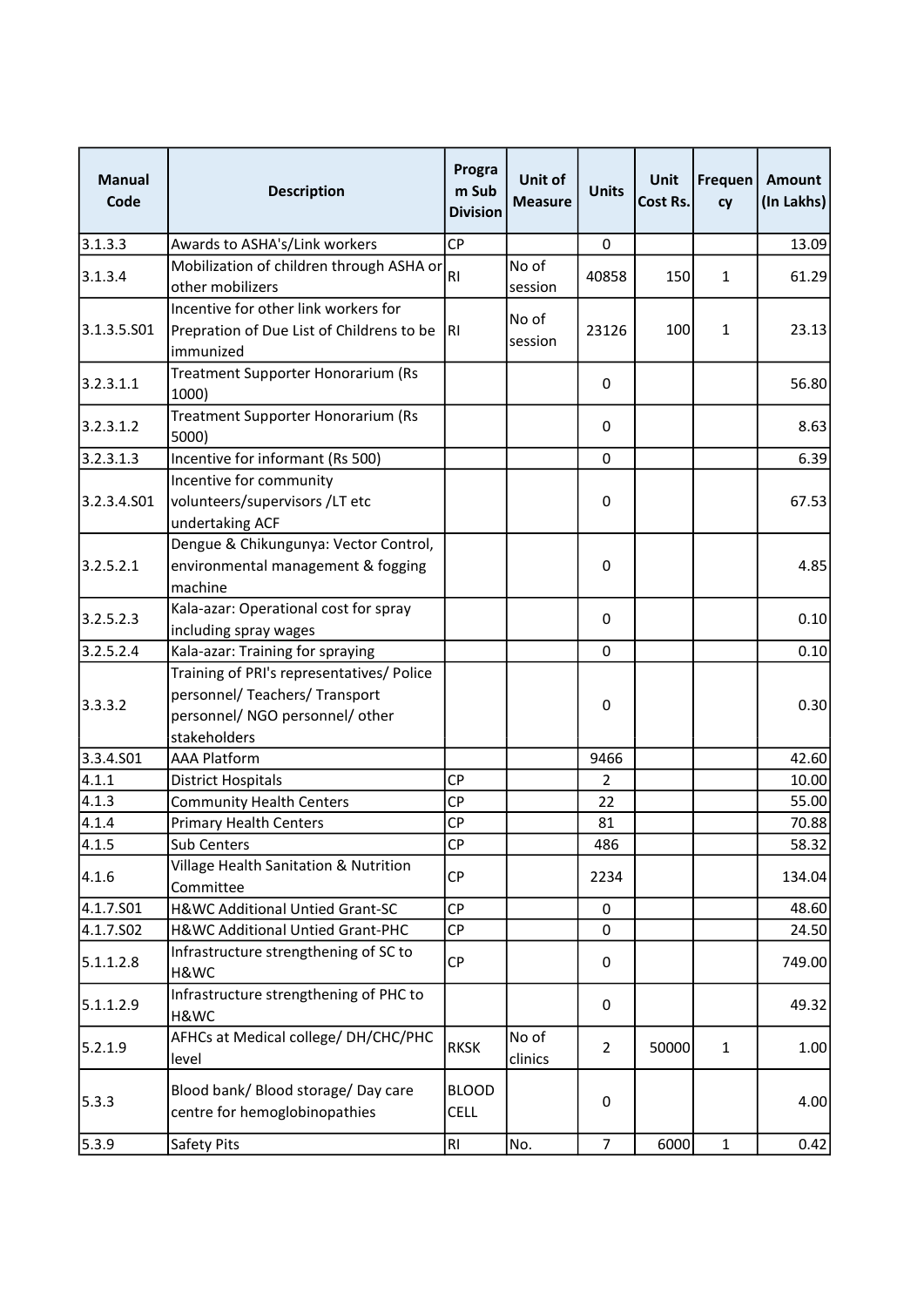| <b>Manual</b><br>Code | <b>Description</b>                                                                                             | Progra<br>m Sub<br><b>Division</b> | Unit of<br><b>Measure</b>        | <b>Units</b> | Unit<br>Cost Rs. | Frequen<br>cy | Amount<br>(In Lakhs) |
|-----------------------|----------------------------------------------------------------------------------------------------------------|------------------------------------|----------------------------------|--------------|------------------|---------------|----------------------|
| 5.3.14                | Civil Works under RNTCP                                                                                        | CD                                 |                                  | 0            |                  |               | 7.59                 |
| 6.1.1.1.1             | MVA / EVA for Safe Abortion services                                                                           | FP/CAC                             | No of<br>MVA/<br><b>EVA kits</b> | 40           | 3000             |               | 1.20                 |
| 6.1.1.2.3 S01         | Procurement Of Equipment for Skill Lab<br>Under SAANS at District Level                                        | <b>CH</b>                          | No of<br>Equipme<br>nt           | $\mathbf{1}$ |                  |               | 2.50                 |
|                       | Procurement Of Hand held Pulse<br>6.1.1.2.3.S02 Oximeter and nebulizer under SAANS at<br><b>District Level</b> | СH                                 | No of<br>Equipme<br>nt           | 92           |                  |               | 8.28                 |
|                       | 6.1.1.2.4.S05 Procurement of Phototherepy for NBSU                                                             | <b>CH</b>                          | No of<br>Equipme<br>nt           | $\mathbf{1}$ | 65000            | $\mathbf{1}$  | 1.30                 |
| 6.1.1.2.4.S06         | Procurement of Radiant Warmer for<br><b>NBSU</b>                                                               | <b>CH</b>                          | No of<br>Equipme<br>nt           | $\mathbf{1}$ | 60000            | $\mathbf{1}$  | 2.40                 |
| 6.1.1.3.5             | <b>PPIUCD</b> forceps                                                                                          | <b>FP</b>                          | No of<br>Kallys<br>forceps       | 10           | 1000             |               | 0.10                 |
| 6.1.1.5.1             | Equipment for Mobile health teams                                                                              | <b>RBSK</b>                        | No of<br>teams                   | 42           | 5000             | $\mathbf{1}$  | 2.10                 |
| 6.1.1.15.2            | <b>Equipment for IHIP</b>                                                                                      |                                    |                                  | 0            |                  |               | 0.45                 |
| 6.1.1.17.1            | Equipments                                                                                                     |                                    |                                  | 0            |                  |               | 0.05                 |
| 6.1.1.18.1            | Procurement of Equipment                                                                                       |                                    |                                  | $\mathbf 0$  |                  |               | 1.50                 |
| 6.1.1.19.3            | Grant-in-aid for Vision Centre (PHC)<br>(Govt.)                                                                |                                    |                                  | 0            |                  |               | 1.00                 |
| 6.1.1.21.4            | Non-recurring GIA: Machinery &<br><b>Equipment for CHC</b>                                                     |                                    |                                  | 0            |                  |               | 2.50                 |
| 6.1.1.23.4            | Non-recurring: Equipment at CHC NCD<br>clinic                                                                  |                                    |                                  | 0            |                  |               | 136.00               |
| 6.1.2.3.1             | <b>MCR</b>                                                                                                     |                                    |                                  | 400          |                  |               | 1.60                 |
| 6.1.2.3.2             | Aids/Appliance                                                                                                 |                                    |                                  | 0            |                  |               | 0.17                 |
| 6.1.2.5.1             | Tablets; software for H&WC and ANM/<br><b>MPW</b>                                                              | <b>CP</b>                          |                                  | 0            |                  |               | 13.25                |
| 6.1.3.1.3             | <b>Equipment Maintenance</b>                                                                                   |                                    |                                  | $\Omega$     |                  |               | 1.42                 |
| 6.2.1.2               | Drugs for Safe Abortion (MMA)                                                                                  | FP/CAC                             | No of<br><b>Tablets</b>          | 300          |                  |               | 0.04                 |
| 6.2.1.7.5.501         | Drugs & Consumables Normal Delivery<br>L1 Facility                                                             | MH                                 | No of<br>benificieri<br>es       | 8700         | 100              |               | 1.74                 |
| 6.2.1.7.5.502         | Drugs & Consumables Normal Delivery<br>L2 Facility                                                             | MH                                 | No of<br>benificieri<br>es       | 34700        | 200              | $\mathbf{1}$  | 13.88                |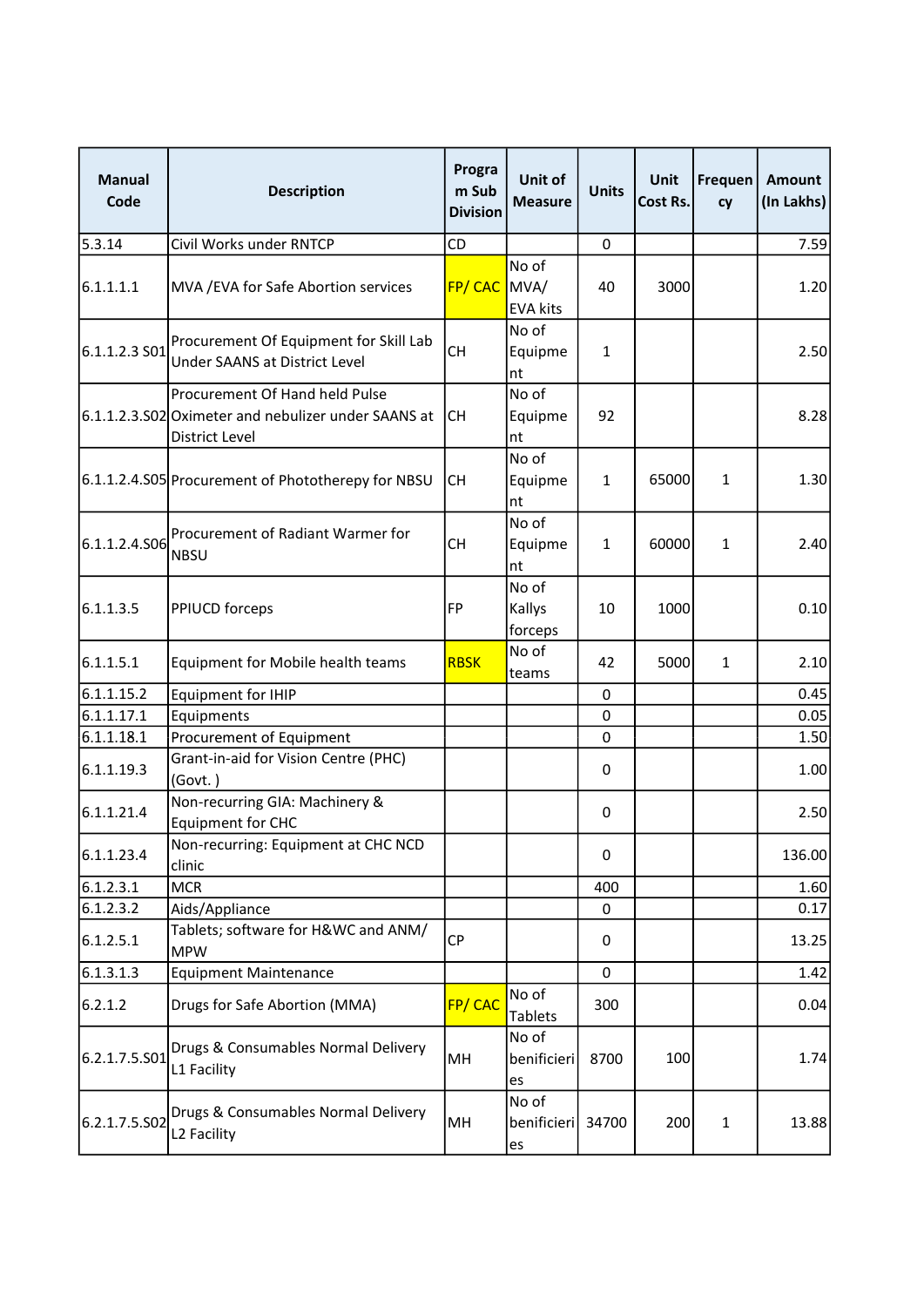| <b>Manual</b><br>Code | <b>Description</b>                                                                               | Progra<br>m Sub<br><b>Division</b> | Unit of<br><b>Measure</b>  | <b>Units</b> | <b>Unit</b><br>Cost Rs. | Frequen<br>cy | Amount<br>(In Lakhs) |
|-----------------------|--------------------------------------------------------------------------------------------------|------------------------------------|----------------------------|--------------|-------------------------|---------------|----------------------|
| 6.2.1.7.5.S03         | Drugs & Consumables Normal Delivery<br>L3 Facility                                               | MH                                 | No of<br>benificieri<br>es | 11300        | 300                     | 1             | 9.04                 |
| 6.2.1.7.5.504         | Drugs & Consumables Caesarean<br>Delivery L3 Facility                                            | MH                                 | No of<br>benificieri<br>es | 1600         | 1800                    | 1             | 5.76                 |
| 6.2.1.7.5.S08         | Drugs & Consumables Safe Dilivery Kit<br>for HIV infected Pregnant Women                         | MH                                 | No of<br>benificieri<br>es | 70           | 1500                    | $\mathbf{1}$  | 1.05                 |
| 6.2.2.9               | AEFI kit under RI Program                                                                        | R <sub>l</sub>                     | No.                        | 120          | 200                     | $\mathbf{1}$  | 0.24                 |
| 6.2.5.1               | Medicine for Mobile health team                                                                  | <b>RBSK</b>                        | No of<br>teams             | 42           | 5000                    | $\mathbf{1}$  | 2.10                 |
| 6.2.6.4               | Replenishment of ASHA HBNC kits                                                                  | <b>CP</b>                          |                            | 3368         |                         |               | 5.05                 |
| 6.2.8.1               | Red/Black plastic bags et                                                                        | R <sub>l</sub>                     | No of<br>session           | 51072        | 10                      | $\mathbf{1}$  | 5.11                 |
| 6.2.8.2               | Bleach/Hypochlorite solution/ Twin<br>bucket and hub cutter                                      | R1                                 |                            | 25           |                         |               | 0.38                 |
| 6.2.9.1               | AYUSH drugs for DH / CHC / PHC                                                                   | <b>AYUSH</b>                       |                            | 24           |                         |               | 12.00                |
| 6.2.12.1              | Chloroquine phosphate tablets                                                                    |                                    |                            | $\pmb{0}$    |                         |               | 0.15                 |
| 6.2.12.2              | Primaquine tablets 2.5 mg                                                                        |                                    |                            | $\pmb{0}$    |                         |               | 0.08                 |
| 6.2.12.3              | Primaquine tablets 7.5 mg                                                                        |                                    |                            | 0            |                         |               | 0.15                 |
| 6.2.13.1              | Supportive drugs, lab. Reagents                                                                  |                                    |                            | 0            |                         |               | 0.68                 |
| 6.2.14.1              | Laboratory Materials                                                                             |                                    |                            | 0            |                         |               | 32.95                |
| 6.2.14.2              | Procurement of Drugs                                                                             |                                    |                            | $\mathbf 0$  |                         |               | 17.03                |
| 6.2.15.1              | Assistance for<br>consumables/drugs/medicines to the<br>Govt./District Hospital for Cat sx etc   | <b>NCD</b>                         |                            | 0            |                         |               | 23.01                |
| 6.2.18.1              | Procurement of medicine &<br>consumables for TCC under NTCP                                      |                                    |                            | 0            |                         |               | 2.00                 |
| 6.2.19.1              | Drugs & supplies for District NCD Clinic                                                         |                                    |                            | 0            |                         |               | 12.00                |
| 6.2.19.3              | Drugs & supplies for CHC NCD Clinic                                                              |                                    |                            | 0            |                         |               | 44.00                |
| 6.2.19.4              | Drugs & supplies for PHC level                                                                   |                                    |                            | $\Omega$     |                         |               | 23.00                |
| 6.2.19.5              | Drugs & supplies for Sub-Centre level                                                            |                                    |                            | 0            |                         |               | 62.38                |
| 6.2.22.1              | Cost of Lab recurring expences for H &<br><b>WC</b>                                              | <b>CP</b>                          |                            | 0            |                         |               | 63.30                |
| 6.2.22.2              | Lab strengthening of SHC - HWC -                                                                 | <b>CP</b>                          |                            | 0            |                         |               | 18.00                |
| 6.4.3.S02             | Free Diagnostics for Pregnant women<br>under JSSK- AVD for for HIV & Syphilis at<br><b>VHNDs</b> | MH                                 | No of<br>AVD               | 539          | 25                      | $\mathbf{1}$  | 14.01                |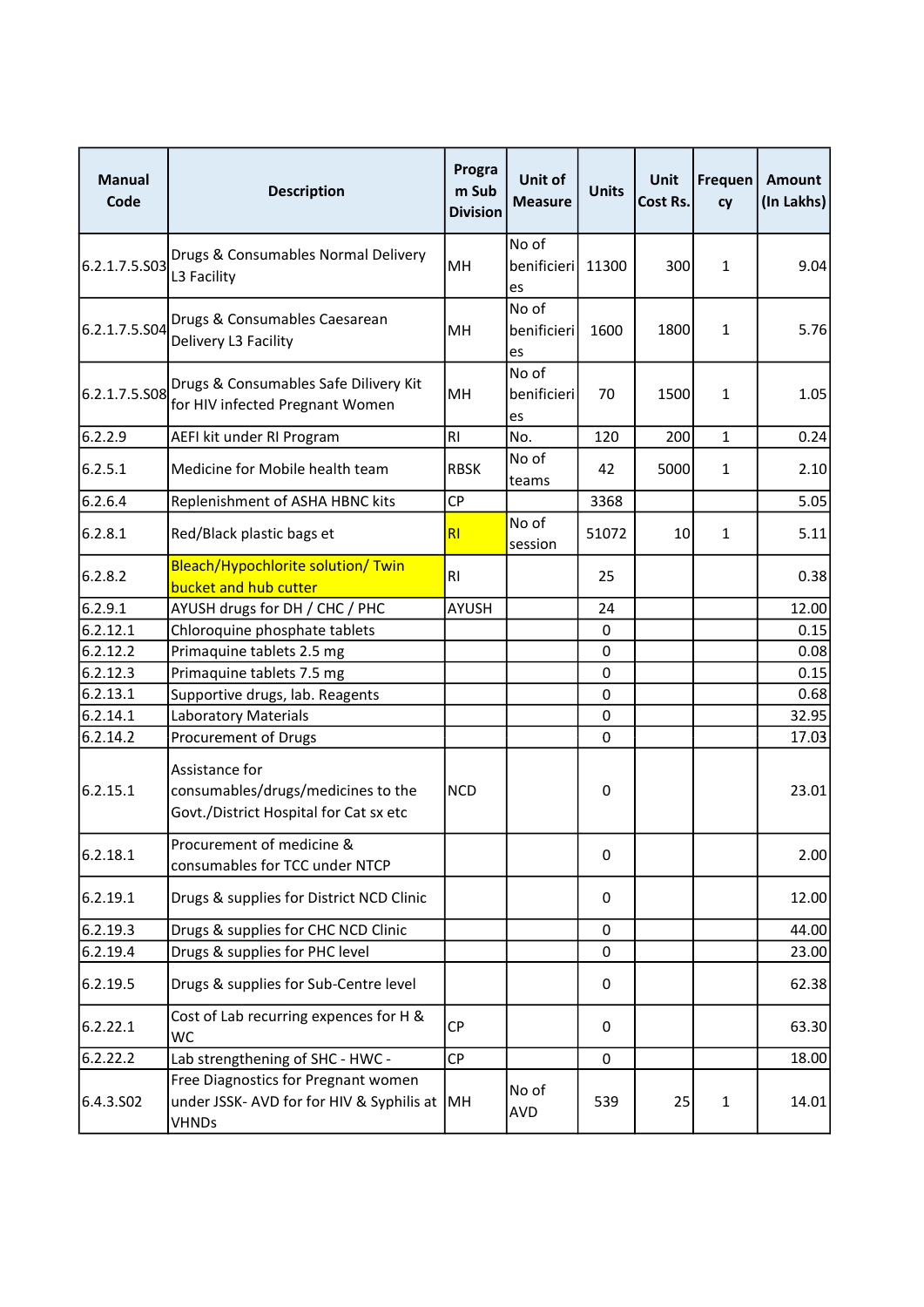| <b>Manual</b><br>Code | <b>Description</b>                                                                                    | Progra<br>m Sub<br><b>Division</b> | Unit of<br>Measure                | <b>Units</b>   | <b>Unit</b><br>Cost Rs. | Frequen<br>cy | Amount<br>(In Lakhs) |
|-----------------------|-------------------------------------------------------------------------------------------------------|------------------------------------|-----------------------------------|----------------|-------------------------|---------------|----------------------|
| 6.4.3.S03             | Free Diagnostics for Pregnant women<br>under JSSK-MH                                                  | <b>MH</b>                          | No of<br>benificieri 111000<br>es |                | 200                     | 1             | 35.52                |
| 6.4.4                 | Free Diagnostics for Sick infants under<br><b>JSSK</b>                                                | <b>CH</b>                          | No of<br>units                    | $\mathbf{1}$   |                         |               | 1.20                 |
| 7.5.2                 | Any Other                                                                                             |                                    |                                   | $\Omega$       |                         |               | 11.36                |
| 8.1.1.1               | <b>ANMs</b>                                                                                           | MH                                 |                                   | 134            |                         |               | 291.56               |
| 8.1.1.2.S01           | Staff Nurses-100 Beded MCH Wing                                                                       | MH                                 |                                   | 31             |                         |               | 74.63                |
| 8.1.1.2.S05           | Staff Nurses-MH                                                                                       | MH                                 |                                   | 101            |                         |               | 325.72               |
| 8.1.1.2.511           | Staff Nurse - HWC                                                                                     | <b>CP</b>                          |                                   | 0              |                         |               | 75.93                |
| 8.1.1.5.501           | Laboratory Technicians -100 Beded MCH<br>Wing                                                         | MH                                 |                                   | 6              |                         |               | 12.38                |
| 8.1.1.5.502           | Laboratory Technicians -HR                                                                            |                                    |                                   | $\overline{2}$ |                         |               | 5.10                 |
| 8.1.1.5.S04           | Laboratory Technicians - RNTCP                                                                        |                                    |                                   | 0              |                         |               | 46.05                |
| 8.1.1.6.S05           | OT Technician                                                                                         | <b>MH</b>                          |                                   | 4              |                         |               | 10.08                |
| 8.1.1.6.506           | OT Technician-MCH Wing                                                                                | <b>MH</b>                          |                                   | $\overline{2}$ |                         |               | 3.95                 |
| 8.1.1.9               | Radiographer/X-ray technician                                                                         |                                    |                                   | $\overline{2}$ |                         |               | 5.07                 |
| 8.1.2.1.501           | Obstetricians and Gynaecologists -100<br><b>Beded MCH Wing</b>                                        | MH                                 |                                   | 3              |                         |               | 21.60                |
| 8.1.2.1.504           | Obstetricians and Gynaecologists -MH                                                                  | MH                                 |                                   | $\overline{2}$ |                         |               | 21.60                |
| 8.1.2.2.S01           | Paediatricians- 100 Beded MCH Wing                                                                    | MH                                 |                                   | 3              |                         |               | 21.60                |
| 8.1.2.3.501           | Anaesthetists - UPHSSP                                                                                | <b>HS</b>                          |                                   | 0              |                         |               | 16.77                |
| 8.1.2.3.502           | Anaesthetists - 100 Beded MCH Wing                                                                    | MH                                 |                                   | 3              |                         |               | 21.60                |
| 8.1.2.3.505           | Anaesthetists - MH                                                                                    | MH                                 |                                   | $\mathbf{1}$   |                         |               | 7.20                 |
| 8.1.2.5.S01           | Radiologists- 100 Beded MCH Wing                                                                      | MH                                 |                                   | 1              |                         |               | 7.80                 |
| 8.1.2.6.501           | Pathologists/ Haemotologists- 100<br><b>Beded MCH Wing</b>                                            | MH                                 |                                   | $\mathbf{1}$   |                         |               | 15.12                |
| 8.1.2.6.504           | Pathologists/ Haemotologists- UPHSSP                                                                  | <b>HS</b>                          |                                   | 0              |                         |               | 13.86                |
| 8.1.3.4.502           | <b>ENT-UPHSSP</b>                                                                                     | HS                                 |                                   | 0              |                         |               | 16.77                |
| 8.1.3.5.502           | Ophthalmologists-UPHSSP                                                                               | HS                                 |                                   | 0              |                         |               | 13.86                |
|                       | FRU Operationalization for Gynae &<br>8.1.3.10.S01 anesthetist specialist on call from govt<br>sector | MН                                 | No of C-<br>section               | 8              | 3000                    | 1             | 0.24                 |
| 8.1.3.10.S02          | <b>FRU Operationalization Gynecologists</b><br>specialist on call from pvt sector                     | MН                                 | No of C-<br>section               | 4              | 4500                    | 1             | 0.18                 |
| 8.1.3.10.S03          | FRU Operationalization anesthetist<br>specialist on call for from pvt sector                          | MН                                 | No of C-<br>section               | 4              | 3000                    | $\mathbf{1}$  | 0.12                 |
| 8.1.5.503             | <b>Medical Officers -MH</b>                                                                           | MH                                 |                                   | 3              |                         |               | 11.70                |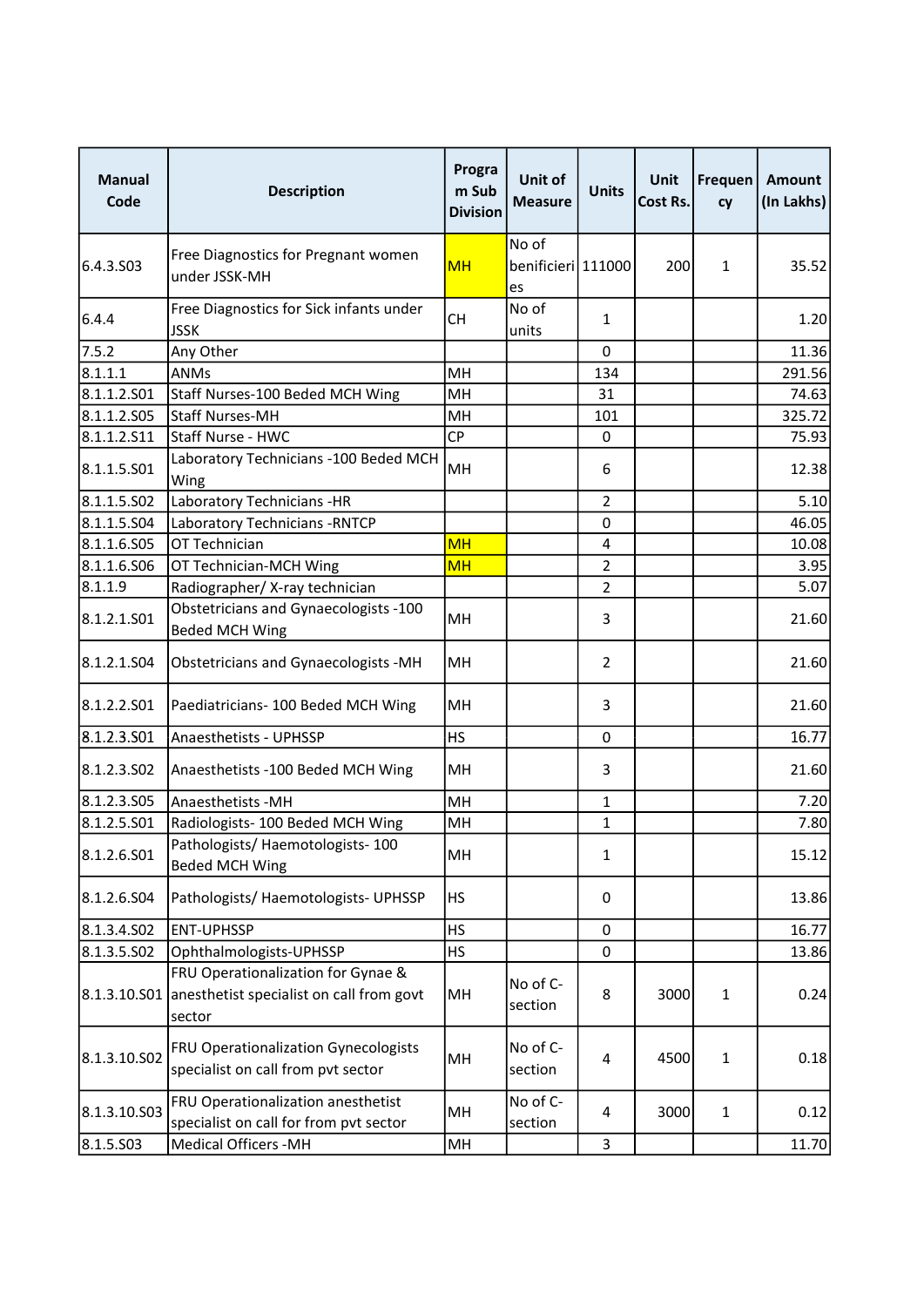| <b>Manual</b><br>Code     | <b>Description</b>                                       | Progra<br>m Sub<br><b>Division</b> | Unit of<br><b>Measure</b> | <b>Units</b>     | <b>Unit</b><br>Cost Rs. | Frequen<br>cy | Amount<br>(In Lakhs) |
|---------------------------|----------------------------------------------------------|------------------------------------|---------------------------|------------------|-------------------------|---------------|----------------------|
| 8.1.5.504                 | Medical Officers - UPHSSP                                | <b>HS</b>                          |                           | $\mathbf 0$      |                         |               | 47.63                |
| 8.1.6.1                   | <b>AYUSH MOs</b>                                         | <b>AYUSH</b>                       |                           | 24               |                         |               | 107.35               |
| 8.1.6.2                   | Pharmacist - AYUSH                                       | <b>AYUSH</b>                       |                           | 12               |                         |               | 21.24                |
| 8.1.7.1.1                 | MOs-AYUSH                                                | <b>RBSK</b>                        |                           | 70               |                         |               | 268.07               |
|                           | 8.1.7.1.2.S02 MOs-Dental MO/ BDS                         | <b>RBSK</b>                        |                           | 14               |                         |               | 95.15                |
| 8.1.7.1.3                 | <b>Staff Nurse</b>                                       | <b>RBSK</b>                        |                           | 5                |                         |               | 16.02                |
| 8.1.7.1.4                 | <b>ANM</b>                                               | <b>RBSK</b>                        |                           | 37               |                         |               | 57.16                |
|                           | 8.1.7.1.5.S01 Para Medical Worker                        | <b>RBSK</b>                        |                           | 41               |                         |               | 94.58                |
| 8.1.7.1.5.S02 Pharmacists |                                                          | <b>RBSK</b>                        |                           | $\mathbf{1}$     |                         |               | 0.77                 |
| 8.1.8.1                   | <b>Medical Officers</b>                                  | <b>CH</b>                          |                           | $\mathbf{1}$     |                         |               | 5.40                 |
| 8.1.8.2                   | <b>Staff Nurse</b>                                       | <b>CH</b>                          |                           | $\overline{4}$   |                         |               | 12.79                |
| 8.1.8.3                   | Cook cum caretaker                                       | <b>CH</b>                          |                           | $\overline{2}$   |                         |               | 2.60                 |
| 8.1.8.5                   | Feeding demonstrator for NRC                             | <b>CH</b>                          |                           | $\mathbf{1}$     |                         |               | 2.29                 |
| 8.1.9.1                   | Paediatrician                                            | <b>CH</b>                          |                           | 3                |                         |               | 82.50                |
| 8.1.9.3.501               | Staff Nurse - SNCU/KMC                                   | <b>CH</b>                          |                           | 8                |                         |               | 28.01                |
| 8.1.9.3.SO2               | Staff Nurse -NBSU                                        | <b>CH</b>                          |                           | 9                |                         |               | 25.04                |
|                           | Others- SNCU Staff (Ward Aaya/                           |                                    |                           |                  |                         |               |                      |
| 8.1.9.6.SO <sub>2</sub>   | Cleaner/ Security Guard)                                 | <b>CH</b>                          |                           | 9                |                         |               | 12.43                |
| 8.1.9.6.503               | Others- SNCU Staff DEO                                   | <b>CH</b>                          |                           | $\mathbf{1}$     |                         |               | 2.14                 |
| 8.1.12.1                  | Mid-level Service Provider                               | <b>CP</b>                          |                           | $\boldsymbol{0}$ |                         |               | 315.09               |
| 8.1.12.2                  | Performance incentive for Mid-level<br>service providers | <b>CP</b>                          |                           | $\pmb{0}$        |                         |               | 215.10               |
|                           | 8.1.13.1.S02 Counsellor -RKSK                            | <b>RKSK</b>                        |                           | $\overline{2}$   |                         |               | 2.47                 |
|                           | 8.1.13.1.S03 Counsellor -RMNCHA-FW                       | <b>FP</b>                          | No of<br>Councelo<br>r    | 6                |                         |               | 12.30                |
| 8.1.13.5                  | Audiometrician/ Audiologist-NCD-NPPCD NCD                |                                    |                           | 0                |                         |               | 4.56                 |
| 8.1.13.10                 | TBHV-CD-RNTCP                                            | CD                                 |                           | $\pmb{0}$        |                         |               | 9.66                 |
| 8.1.13.18                 | <b>Audiometrics Asstt.NCD-NPPCD</b>                      | <b>NCD</b>                         |                           | 0                |                         |               | 2.28                 |
| 8.1.13.19                 | Instructor for Hearing Imapired Children-<br>NCD-NPPCD   | <b>NCD</b>                         |                           | 0                |                         |               | 2.28                 |
|                           | 8.1.13.22.S04Lab Technician UPHSSP                       | <b>DHS</b>                         |                           | 0                |                         |               | 2.17                 |
|                           | 8.1.13.22.S05 Optometrist UPHSSP                         | <b>DHS</b>                         |                           | 0                |                         |               | 2.17                 |
|                           | 8.1.13.22.S0dOT Technician UPHSSP                        | <b>DHS</b>                         |                           | 0                |                         |               | 6.52                 |
|                           | 8.1.13.22.S07 Rogi Sahayata Kendra Manager               | QA                                 |                           | $\overline{2}$   |                         |               | 5.75                 |
|                           | 8.1.13.22.S09Staff Nurse UPHSSP                          | <b>DHS</b>                         |                           | $\pmb{0}$        |                         |               | 58.23                |
|                           | 8.1.13.22.S10X-Ray Technician UPHSSP                     | <b>DHS</b>                         |                           | 0                |                         |               | 8.70                 |
|                           | 8.1.13.22.S14 Physiotherapist UPHSSP                     | <b>DHS</b>                         |                           | $\pmb{0}$        |                         |               | 2.59                 |
|                           | 8.1.13.22.S13Rogi Sahayata Kendra Operator               | QA                                 |                           | $\overline{2}$   |                         |               | 3.04                 |
|                           | 8.1.13.22.S14 Ward Aaya/Boy UPHSSP                       | <b>DHS</b>                         |                           | 0                |                         |               | 7.87                 |
|                           | 8.1.13.22.S1dCSSD Technician UPHSSP                      | <b>DHS</b>                         |                           | 0                |                         |               | 2.17                 |
|                           | 8.1.16.2.S01 Cold Chain Handlers                         | R1                                 |                           | 0                |                         |               | 2.68                 |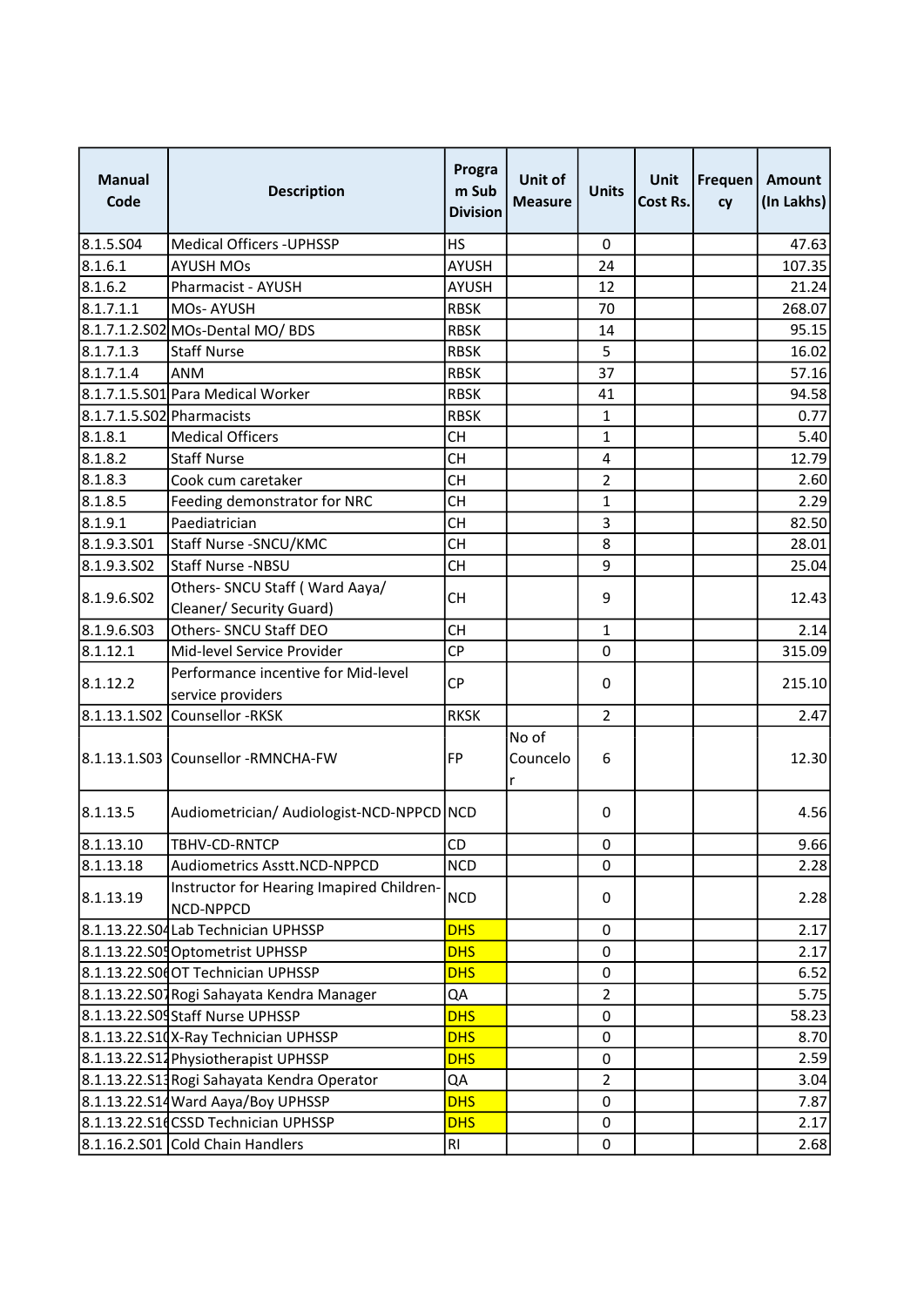| <b>Manual</b><br>Code | <b>Description</b>                                                                                   | Progra<br>m Sub<br><b>Division</b> | Unit of<br><b>Measure</b> | <b>Units</b>     | <b>Unit</b><br>Cost Rs. | Frequen<br>cy | Amount<br>(In Lakhs) |
|-----------------------|------------------------------------------------------------------------------------------------------|------------------------------------|---------------------------|------------------|-------------------------|---------------|----------------------|
|                       | 8.1.16.6.S02 Data Entry Operator CD-RCP                                                              | CD                                 |                           | $\boldsymbol{0}$ |                         |               | 0.25                 |
|                       | 8.1.16.7.S05 Cleaner - NRC                                                                           | <b>CH</b>                          |                           | $\mathbf{1}$     |                         |               | 1.44                 |
| 8.4.1                 | Additional Allowances/ Incentives to<br><b>Medical Officers</b>                                      | MH                                 |                           | 0                |                         |               | 0.48                 |
| 8.4.7                 | Incentive to provider for PPIUCD services<br>@Rs 150 per PPIUCD insertion                            | <b>FP</b>                          | No of<br>Clints           | 4914             | 150                     |               | 7.37                 |
| 8.4.8                 | Incentive to provider for PAIUCD<br>Services @Rs 150 per PAIUCD insertion                            | <b>FP</b>                          | No of<br>Clints           | 26               | 150                     |               | 0.04                 |
| 8.4.9                 | Team based incentives for Health &<br>Wellness Centers (H&WC Sub Center)                             | <b>CP</b>                          |                           | 0                |                         |               | 157.74               |
| 8.4.10                | Team based incentives for Health &<br>Wellness Centers (H&WC PHC)                                    | <b>CP</b>                          |                           | 0                |                         |               | 65.02                |
| 8.4.12.S01            | HRP identification and follow up for<br><b>ANM</b>                                                   | MH                                 | No of<br><b>HRP</b>       | 2000             | 200                     | $\mathbf{1}$  | 4.00                 |
| 8.4.12.S03            | Performance based Incentives to<br>RMNCHA Counselors in Family Planning                              | <b>FP</b>                          | No of<br>Clints           | 638              | 50                      |               | 0.32                 |
| 8.4.12.S04            | RI Cold chain handlers incentive                                                                     | <b>RI</b>                          | No                        | 23               | 2400                    | 12            | 6.62                 |
| 9.1.6.1               | Development/ translation and<br>duplication of training materials                                    | СH                                 | No of<br>Module           | 1230             | 100                     | 1             | 1.23                 |
| 9.2.3.S03             | Incentive for Program Coordination to (H(MH                                                          |                                    |                           | 0                |                         |               |                      |
| 9.5.2.2.S01           | <b>State and District Lanch of SAANS</b>                                                             | <b>CH</b>                          | No.                       | $\mathbf{1}$     |                         |               | 0.50                 |
| 9.5.2.2.502           | State and District Planning and Review<br>Meeting of SAANS                                           | <b>CH</b>                          | No.                       | $\mathbf{1}$     |                         |               | 0.20                 |
| 9.5.2.19              | Orientation on National Deworming Day  RKSK                                                          |                                    |                           | 1                |                         |               | 2.60                 |
|                       | 9.5.2.24.S02 District Training of SAANS                                                              | CH                                 |                           | 23               |                         |               | 7.64                 |
|                       | 9.5.2.25.S01 One day Orientation Training for IDCF                                                   | <b>CH</b>                          | No of<br>district         | $\mathbf{1}$     | 150000                  | $\mathbf{1}$  | 1.50                 |
| 9.5.3.1.S03           | District Level One Day Orientation of<br>newly recruited ANM/SN ON Family<br><b>Planning Schemes</b> | FP                                 | No of<br>Meetings         | $\mathbf{1}$     | 3000                    |               | 0.03                 |
| 9.5.3.2.SO2           | District Level Dissemination Workshop                                                                | <b>FP</b>                          | No of<br>workshop<br>S    | $\mathbf 1$      | 10000                   |               | 0.10                 |
| 9.5.3.23              | Training of AYUSH doctors (Injectible<br><b>Contraceptive Trainings)</b>                             | <b>FP</b>                          | No of<br><b>Batches</b>   | $\mathbf{1}$     | 22800                   |               | 0.23                 |
| 9.5.3.24              | <b>Training of Nurses (Staff</b><br>Nurse/LHV/ANM) (Injectible<br><b>Contraceptive Trainings)</b>    | <b>FP</b>                          | No of<br><b>Batches</b>   | 13               | 35800                   |               | 4.65                 |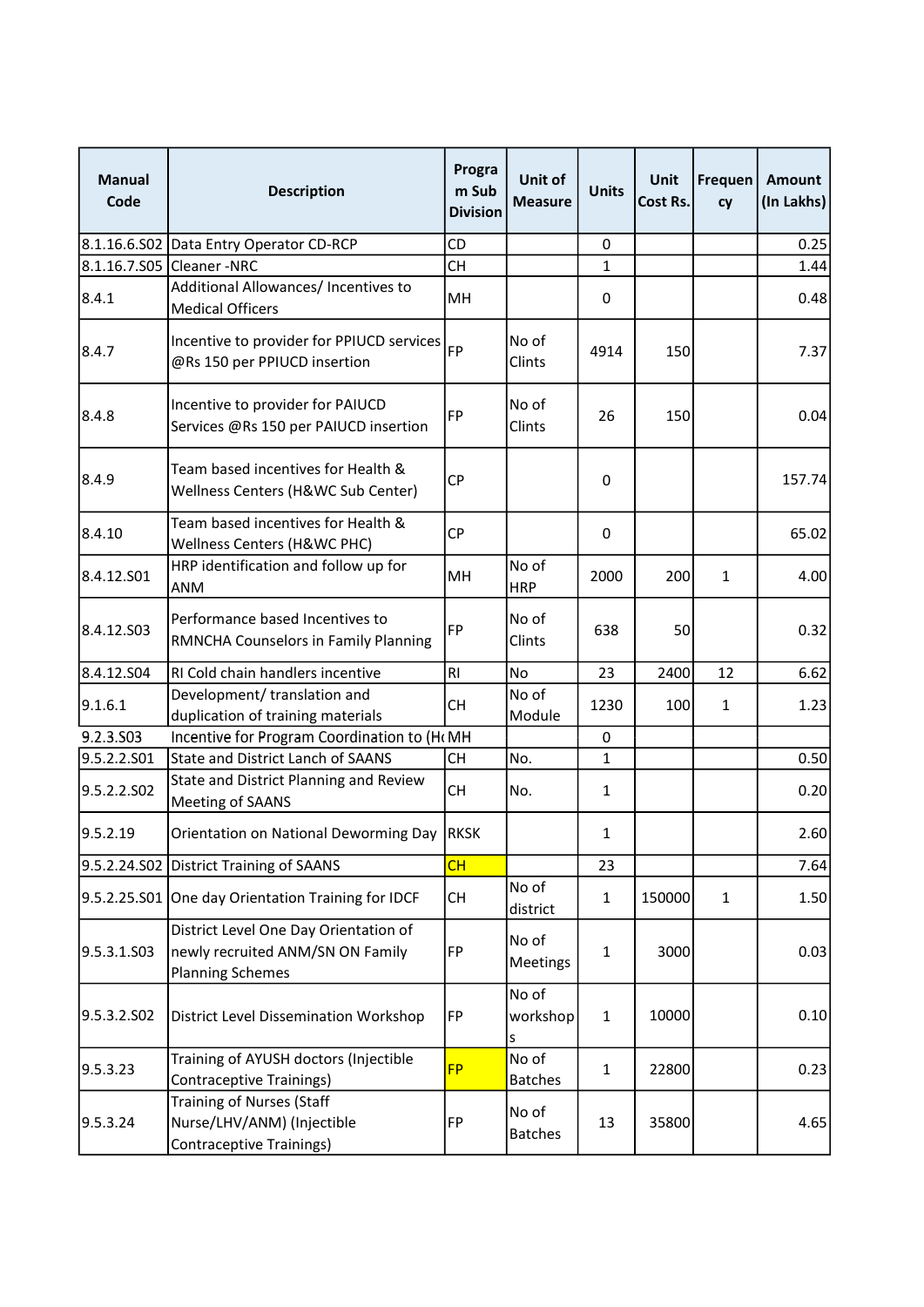| <b>Manual</b><br>Code | <b>Description</b>                                                                                                                   | Progra<br>m Sub<br><b>Division</b> | Unit of<br><b>Measure</b> | <b>Units</b>     | Unit<br>Cost Rs. | Frequen<br>cy | <b>Amount</b><br>(In Lakhs) |
|-----------------------|--------------------------------------------------------------------------------------------------------------------------------------|------------------------------------|---------------------------|------------------|------------------|---------------|-----------------------------|
| 9.5.4.10              | <b>WIFS trainings (Block)</b>                                                                                                        | <b>RKSK</b>                        | No of<br><b>Batch</b>     | 22               | 3000             | $\mathbf{1}$  | 0.66                        |
| 9.5.4.13.3            | Any other (please specify) Anemia Free<br>Adolcent event at Inter Collages                                                           | <b>RKSK</b>                        | No of<br>event            | 44               | 5000             | 1             | 2.20                        |
| 9.5.5.1               | RBSK Training -Training of Mobile health<br>team - technical and managerial (5 days)                                                 | <b>RBSK</b>                        | No of<br>batch            | 6                | 15450            | 1             | 0.93                        |
| 9.5.10.1.S01          | Training under Immunisation-Data<br>Handler                                                                                          | R <sub>l</sub>                     |                           | 0                |                  |               | 0.09                        |
|                       | 9.5.10.1.S04 Training under Immunisation-CCH                                                                                         | RI                                 |                           | 0                |                  |               | 0.76                        |
| 9.5.12.1              | Training / Capacity Building (Malaria)                                                                                               | CD                                 |                           | 0                |                  |               | 0.84                        |
| 9.5.12.6              | Training/sensitization of district level<br>officers on ELF and drug distributors<br>including peripheral health workers<br>(AES/JE) | CD                                 |                           | 0                |                  |               | 5.02                        |
| 9.5.14.1              | <b>Trainings under RNTCP</b>                                                                                                         | CD                                 |                           | $\Omega$         |                  |               | 5.68                        |
| 9.5.17.1              | Training of doctors and staff at DH Level<br>under NPHCE                                                                             | <b>NCD</b>                         |                           | 0                |                  |               | 0.80                        |
| 9.5.18.1.1            | Orientation of Stakeholder organizations NCD                                                                                         |                                    |                           | $\boldsymbol{0}$ |                  |               | 0.40                        |
| 9.5.18.1.2            | Training of Health Professionals                                                                                                     | <b>NCD</b>                         |                           | 0                |                  |               | 0.40                        |
| 9.5.18.1.3            | <b>Orientation of Law Enforcers</b>                                                                                                  | <b>NCD</b>                         |                           | 0                |                  |               | 0.60                        |
| 9.5.18.1.4            | Other Trainings/Orientations - sessions<br>incorporated in other's training                                                          | <b>NCD</b>                         |                           | 0                |                  |               | 1.30                        |
| 9.5.19.2              | District NCD Cell                                                                                                                    | <b>NCD</b>                         |                           | 0                |                  |               | 3.00                        |
| 9.5.25.3              | Kayakalp Trainings                                                                                                                   | QA                                 | Batch                     | 1                | 33000            | 1             | 0.33                        |
| 9.5.26.2              | Training cum review meeting for HMIS &<br>MCTS at District level                                                                     | <b>MIS</b>                         |                           | 0                |                  |               | 0.93                        |
| 9.5.26.3              | Training cum review meeting for HMIS &<br>MCTS at Block level                                                                        | <b>MIS</b>                         |                           | 0                |                  |               | 3.79                        |
| 9.5.27.1              | Bridge Course/ training on the Standard<br><b>Treatment Protocols</b>                                                                | <b>Nursing</b>                     |                           | 0                |                  |               | 21.21                       |
| 9.5.27.4.S01          | Cost of Yoga Sessions                                                                                                                | <b>CP</b>                          |                           | 0                |                  |               | 12.64                       |
| 9.5.29.13.SO          | Scaling up Nurse Mentoring Program<br>Honorarium                                                                                     | MH                                 |                           | 21               |                  |               | 12.60                       |
| 9.5.29.13.SO          | Scaling up Nurse Mentoring Program<br>Yearly TA DA                                                                                   | MH                                 |                           | 21               |                  |               | 0.63                        |
| 9.5.29.13.SO4         | Scaling up Nurse Mentoring Program<br>Register                                                                                       | MH                                 |                           | 21               |                  |               | 0.05                        |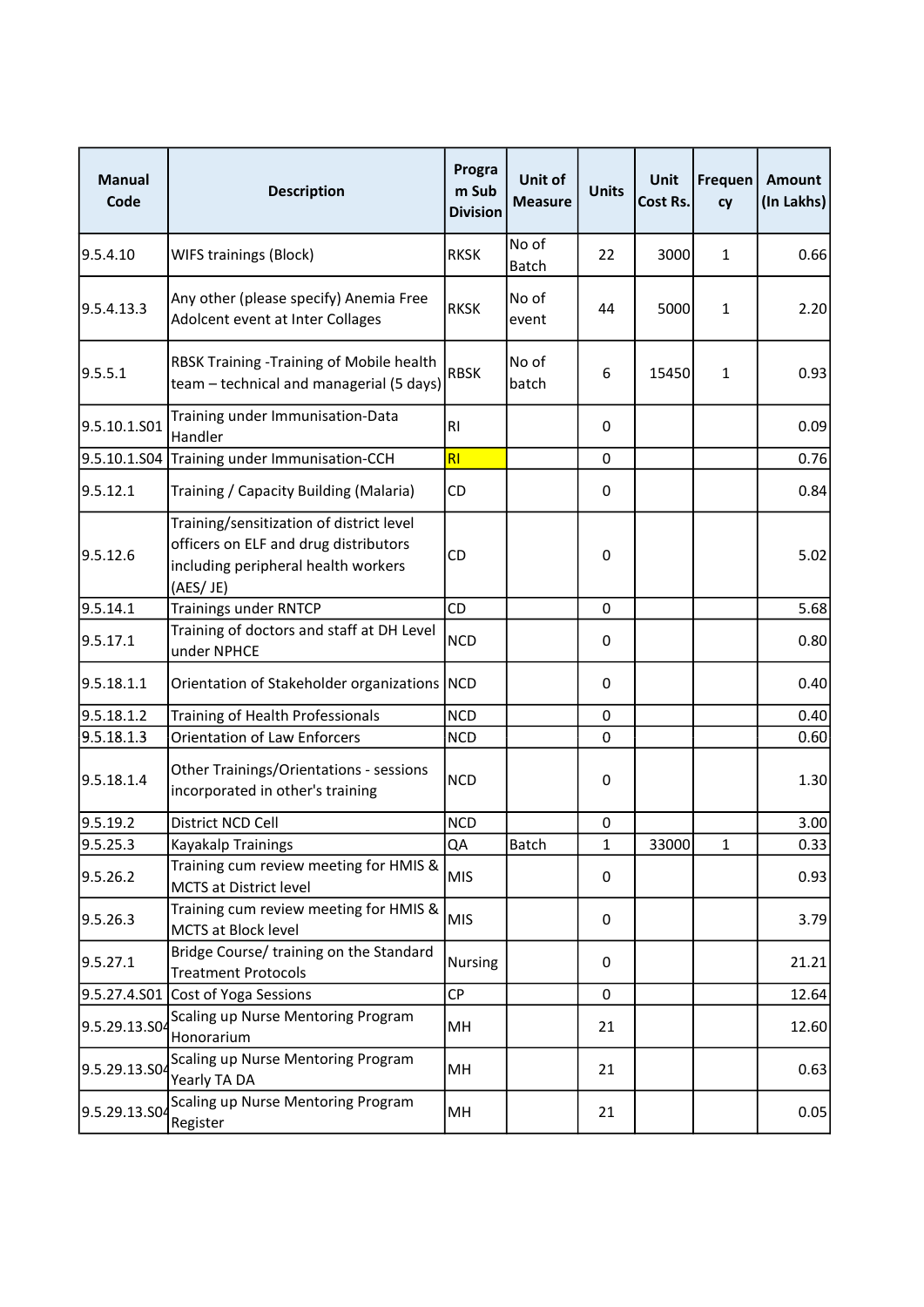| <b>Manual</b><br>Code | <b>Description</b>                                                                                           | Progra<br>m Sub<br><b>Division</b> | Unit of<br><b>Measure</b> | <b>Units</b> | Unit<br>Cost Rs. | Frequen<br>cy | Amount<br>(In Lakhs) |
|-----------------------|--------------------------------------------------------------------------------------------------------------|------------------------------------|---------------------------|--------------|------------------|---------------|----------------------|
| 9.5.29.13.SO          | Scaling up Nurse Mentoring Program<br>Mini Skill Lab                                                         | MH                                 |                           | 21           |                  |               | 21.00                |
| 10.1.1                | Maternal Death Review (both in<br>institutions and community)                                                | MН                                 | No of<br><b>CBMDR</b>     | 134          | 600              | $\mathbf{1}$  | 0.80                 |
| 10.2.4                | Microfilaria Survey - Lymphatic Filariasis                                                                   | CD                                 |                           | 0            |                  |               | 0.50                 |
| 10.2.5                | Monitoring & Evaluation (Post MDA<br>assessment by medical colleges (Govt. &<br>private)/ICMR institutions ) | <b>CD</b>                          |                           | 0            |                  |               | 0.35                 |
| 10.4.1                | Management of IDD Monitoring<br>Laboratory                                                                   |                                    |                           | 0            |                  |               | 0.13                 |
| 11.3                  | Targeting Naturally Occurring Gathering<br>of People/ Health Mela                                            |                                    |                           | 3            |                  |               | 25.00                |
| 11.5.1                | Media Mix of Mid Media/ Mass Media                                                                           | <b>IEC</b>                         |                           | $\mathbf{1}$ |                  |               | 1.15                 |
| 11.5.4.S02            | Celebration of New Born Care Week                                                                            | <b>CH</b>                          | No of<br>district         | 1            | 50000            | 1             | 0.50                 |
| 11.5.4.S03            | <b>Celebration of Breastfeeding Week</b>                                                                     | CН                                 | No of<br>district         | $\mathbf{1}$ | 40000            | $\mathbf{1}$  | 0.40                 |
| 11.5.4.S05            | District Level IEC/BCC Activity Under<br><b>SAANS</b>                                                        | <b>CH</b>                          | No.                       | $\mathbf{1}$ | 200000           |               | 2.00                 |
| 11.6.3                | IEC & promotional activities for World<br>Population Day celebration                                         | <b>IEC/FP</b>                      | No of<br>events           | 22           |                  |               | 2.69                 |
| 11.6.4                | IEC & promotional activities for<br>Vasectomy Fortnight celebration                                          | <b>IEC/FP</b>                      | No of<br>events           | 22           |                  |               | 2.09                 |
| 11.8.2                | Any other IEC/BCC activities (Wall<br>Painting, Banner & Poster)                                             | <b>IEC</b>                         |                           | 0            |                  |               | 4.00                 |
| 11.9.1.S01            | Creating awareness on declining sex<br>ratio issue (PNDT)- Block Level                                       | <b>IEC</b><br>/PNDT                | No of<br>Events           | 7            | 10000            |               | 0.70                 |
| 11.9.1.S02            | Creating awareness on declining sex<br>ratio issue (PNDT)- District Level                                    | <b>IEC</b><br>/PNDT                | No of<br>Events           | $\mathbf{1}$ | 25000            |               | 0.25                 |
| 11.10.1.501           | Donor Refreshment amount                                                                                     | <b>BLOOD</b><br><b>CELL</b>        | No of<br>donation         | 0            | 25               | 1             | 0.58                 |
| 11.10.1.502           | <b>Blood donation Camp</b>                                                                                   | <b>BLOOD</b><br>CELL               | No of<br>camp             | 0            | 2500             | 1             | 0.90                 |
| 11.10.1.503           | Travel & Communication Expenses for<br><b>BB Counselors PRO BCTV</b>                                         | <b>BLOOD</b><br><b>CELL</b>        |                           | 0            |                  |               | 0.18                 |
| 11.11.1               | <b>IEC for NPPCD</b>                                                                                         | <b>IEC</b>                         |                           | 0            |                  |               | 0.50                 |
| 11.14.1               | Health Education & Publicity for NIDDCP                                                                      | <b>IEC</b>                         |                           | 0            |                  |               | 0.26                 |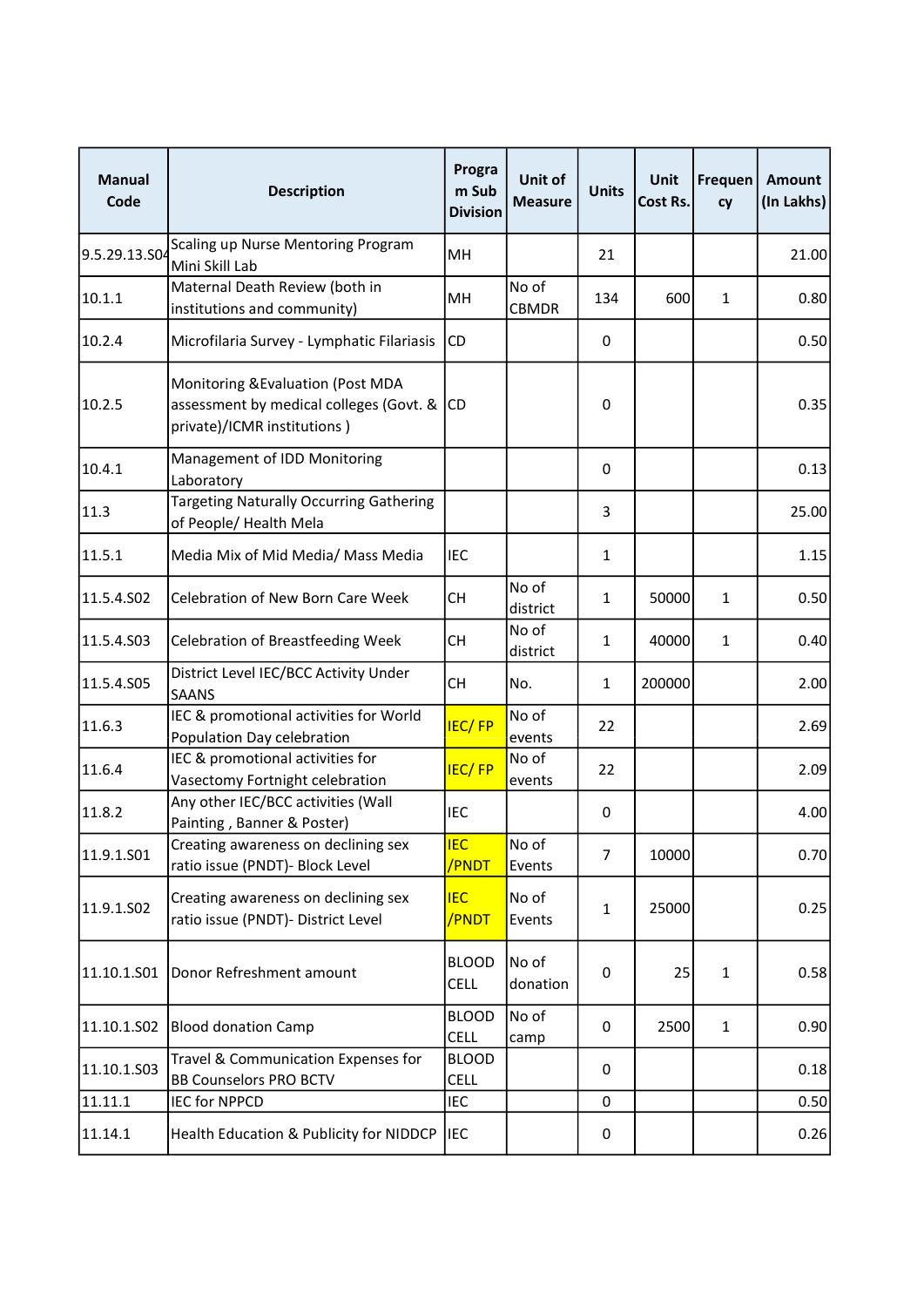| <b>Manual</b><br>Code | <b>Description</b>                                                                                                                                   | Progra<br>m Sub<br><b>Division</b> | Unit of<br><b>Measure</b> | <b>Units</b>     | Unit<br>Cost Rs. | Frequen<br><b>cy</b> | Amount<br>(In Lakhs) |
|-----------------------|------------------------------------------------------------------------------------------------------------------------------------------------------|------------------------------------|---------------------------|------------------|------------------|----------------------|----------------------|
| 11.15.1               | <b>IEC/BCC for Malaria</b>                                                                                                                           | <b>IEC</b>                         |                           | 0                |                  |                      | 0.35                 |
| 11.15.2               | IEC/BCC for Social mobilization (Dengue<br>and Chikungunya)                                                                                          | <b>IEC</b>                         |                           | 0                |                  |                      | 0.20                 |
| 11.15.4               | Specific IEC/BCC for Lymphatic Filariasis                                                                                                            | <b>IEC</b>                         |                           | 0                |                  |                      | 3.28                 |
| 11.15.5               | IEC/BCC/Advocacy for Kala-azar                                                                                                                       | <b>IEC</b>                         |                           | $\mathbf 0$      |                  |                      | 0.20                 |
| 11.16.1               | IEC/BCC: Mass media, Outdoor media,<br>Rural media, Advocacy media for NLEP                                                                          | CD                                 |                           | 0                |                  |                      | 0.98                 |
| 11.17.1               | ACSM (State & district)                                                                                                                              | <b>IEC</b>                         |                           | 0                |                  |                      | 13.63                |
| 11.19.1               | Translation of IEC material and<br>distribution                                                                                                      | <b>IEC</b>                         |                           | 0                |                  |                      | 0.50                 |
| 11.20.2               | Celebration of days-ie International Day<br>for older persons                                                                                        | <b>IEC</b>                         |                           | 0                |                  |                      | 1.00                 |
| 11.21.1               | <b>IEC/SBCC for NTCP</b>                                                                                                                             | <b>IEC</b>                         |                           | $\Omega$         |                  |                      | 1.50                 |
| 11.22.2               | IEC/BCC for District NCD Cell                                                                                                                        | <b>IEC</b>                         |                           | $\mathbf 0$      |                  |                      | 0.50                 |
| 11.24.1               | IEC activities for Health & Wellness<br>centre (H&WC)                                                                                                | <b>IEC</b>                         |                           | 0                |                  |                      | 48.75                |
| 11.24.3.4             | State-level IEC Campaigns/Other IEC<br>Campaigns                                                                                                     | <b>IEC</b>                         |                           | 27               |                  |                      | 3.25                 |
| 11.24.4.1             | IEC/BCC under NRCP: Rabies Awareness<br>and DO'S and Don'ts in the event of<br><b>Animal Bites</b>                                                   |                                    |                           | $\boldsymbol{0}$ |                  |                      | 5.81                 |
| 12.1.1                | Printing of MDR formats                                                                                                                              | MH                                 |                           | 270              |                  |                      | 0.08                 |
| 12.1.2                | Printing of MCP cards, safe motherhood<br>booklets etc.                                                                                              | MH                                 | No of<br>cards            | 147481           | 17               | $\mathbf{1}$         | 25.07                |
| 12.1.3                | Printing of labor room registers and<br>casesheets/ LaQshya related printing                                                                         | MH                                 | No of<br>casesheet        | 62000            | 10               | 1                    | 6.20                 |
| 12.1.5                | Any other (Printing of CAC Format)                                                                                                                   | FP/CAC                             | No of<br>formats          | 275              |                  |                      | 0.41                 |
| 12.2.5                | Printing of compliance cards and<br>reporting formats for National Iron Plus<br>Initiative-for 6-59 months age group and<br>for 5-10 years age group | CH                                 | No of<br>format           | 363000           | 1                | 1                    | 3.63                 |
| 12.2.6                | Printing of IEC materials and reporting<br>formats etc. for National Deworming<br>Day                                                                | <b>RKSK</b>                        |                           | $\mathbf{1}$     |                  |                      | 5.49                 |
| 12.2.7                | Printing of IEC Materials and monitoring<br>formats for IDCF                                                                                         | <b>CH</b>                          | No of<br>District         | $\mathbf{1}$     | 118000           | $\mathbf{1}$         | 1.18                 |
| 12.2.10               | Printing (SNCU data management)                                                                                                                      | <b>CH</b>                          | No of<br>SNCU             | $\mathbf{1}$     | 100000           | $\mathbf{1}$         | 1.00                 |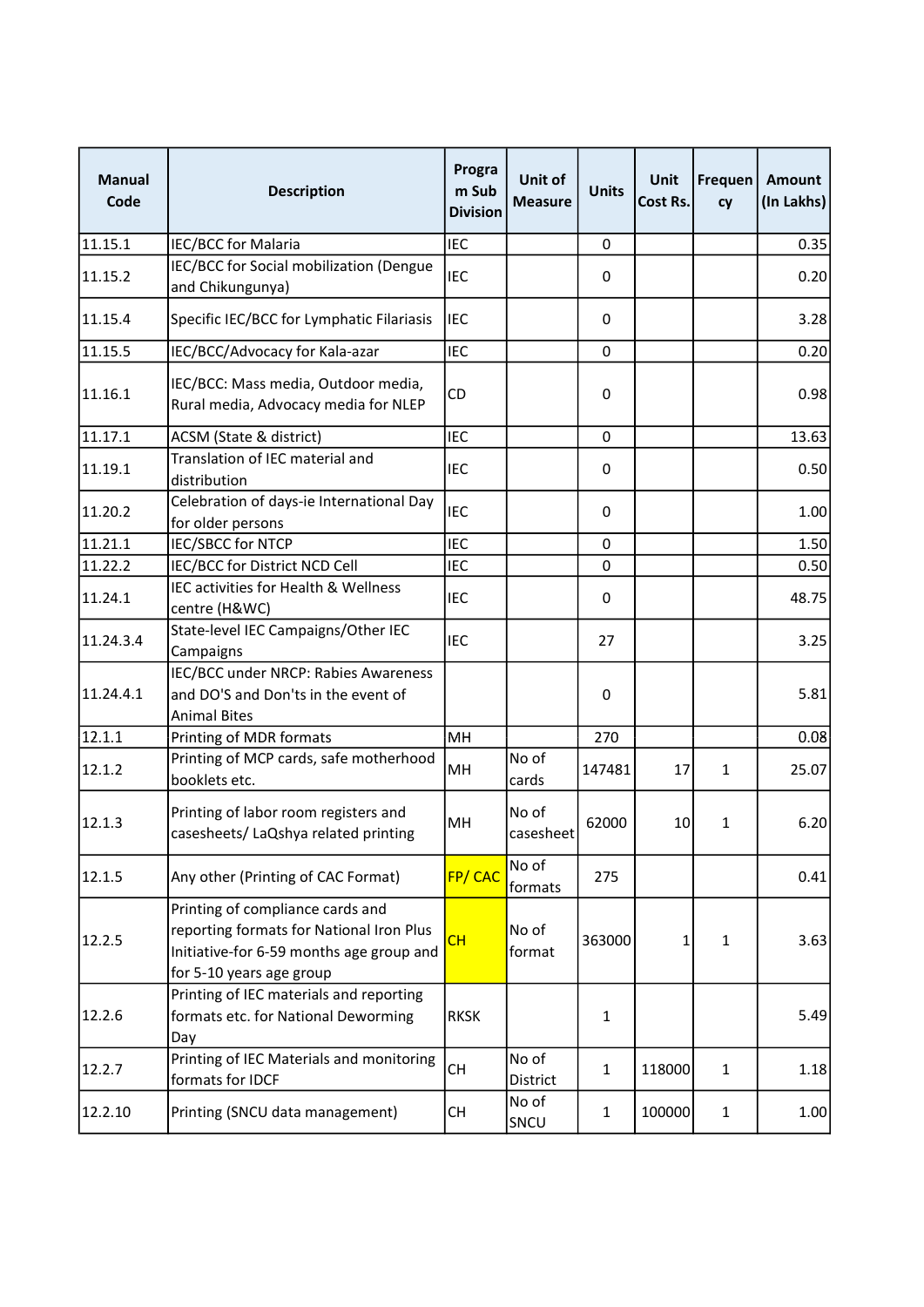| <b>Manual</b><br>Code | <b>Description</b>                                                                          | Progra<br>m Sub<br><b>Division</b> | Unit of<br><b>Measure</b>        | <b>Units</b>     | Unit<br>Cost Rs. | Frequen<br>cy | Amount<br>(In Lakhs) |
|-----------------------|---------------------------------------------------------------------------------------------|------------------------------------|----------------------------------|------------------|------------------|---------------|----------------------|
| 12.2.11               | Printing of HBNC referral cards and other<br>formats                                        | <b>CH</b>                          | No. of<br>format                 | 833768           | 0.5              | $\mathbf{1}$  | 4.17                 |
| 12.3.3                | Printing of FP Manuals, Guidelines, etc.                                                    | <b>FP</b>                          | No of<br>formats                 | 0                |                  |               | 7.20                 |
| 12.5.4                | Printing of RBSK card and registers                                                         | <b>RBSK</b>                        | No of<br>children                | 470082           |                  |               | 8.79                 |
| 12.5.6                | Any other (Printing of Banner and Sticker<br>under RBSK)                                    | <b>RBSK</b>                        |                                  | 148              |                  |               | 0.17                 |
| 12.7.1                | Printing of ASHA diary                                                                      | <b>CP</b>                          |                                  | 4353             |                  |               | 7.62                 |
| 12.7.2                | Printing of ASHA Modules and formats                                                        | СP                                 |                                  | 0                |                  |               | 1.22                 |
| 12.7.3                | Printing of CBAC format                                                                     | <b>CP</b>                          |                                  | 0                |                  |               | 38.09                |
| 12.8.1                | Printing of cards for screening of<br>children for hemoglobinopathies                       | <b>BLOOD</b><br><b>CELL</b>        |                                  | 0                |                  |               | 0.25                 |
| 12.9.1                | Printing of HMIS Formats                                                                    | <b>MIS</b>                         |                                  | 0                |                  |               | 1.00                 |
| 12.9.3                | Printing of MCTS follow-up formats/<br>services due list/ work plan                         | <b>MIS</b>                         |                                  | 4145             |                  |               | 1.49                 |
| 12.10.1               | Printing and dissemination of<br>Immunization cards, tally sheets,<br>monitoring forms etc. | <b>RI</b>                          | No of<br>Benificiar<br>у         | 154858           | 10               | 1             | 15.49                |
| 12.13.2               | Printing                                                                                    | CD                                 |                                  | 0                |                  |               | 5.00                 |
| 12.14.1               | Printing of Challan Books under NTCP                                                        |                                    |                                  | 0                |                  |               | 0.21                 |
| 12.17.5.502           | Printing of form P,L, S under IDSP<br>progrm                                                |                                    |                                  | 0                |                  |               | 0.64                 |
| 12.17.5.503           | Printing of reporting formats under<br><b>NIDDCP</b>                                        |                                    |                                  | 0                |                  |               | 0.24                 |
| 13.2.1                | Assessments                                                                                 | QA                                 |                                  | 2                |                  |               | 0.20                 |
| 13.2.5                | Swachh Swasth Sarvatra                                                                      | QA                                 | Selected<br><b>CHC</b>           | $\mathbf{1}$     | 500000           |               | 5.00                 |
| 14.2.3.S02            | Implementation of FP-LMIS District-<br><b>Transportation Cost</b>                           | <b>FP</b>                          | Lumpsum<br>р                     | $\mathbf{1}$     |                  |               | 0.68                 |
| 14.2.5                | Alternative Vaccine Delivery in other<br>areas                                              | <b>RI</b>                          | No of<br>AVD                     | 51072            | 90               |               | 45.96                |
| 14.2.6                | POL for vaccine delivery from State to<br>district and from district to PHC/CHCs            | RI                                 | No of<br><b>Districts</b>        | $\mathbf{1}$     | 200000           | $\mathbf{1}$  | 2.00                 |
| 14.2.7                | Cold chain maintenance                                                                      | RI                                 | No of<br>cold<br>chain<br>points | 0                |                  |               | 0.44                 |
| 14.2.12               | Drug transportation charges                                                                 | CD                                 |                                  | $\boldsymbol{0}$ |                  |               | 1.26                 |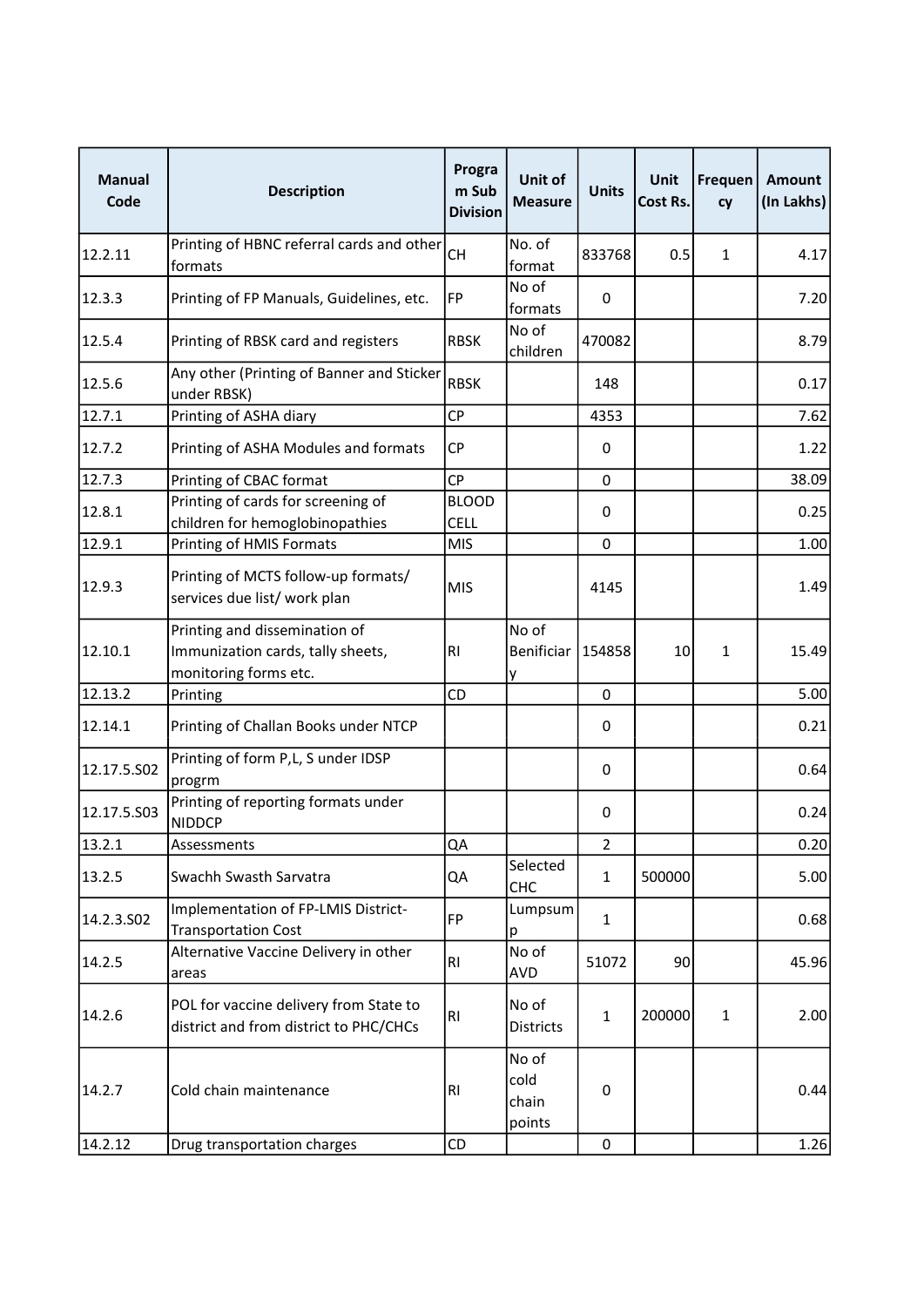| <b>Manual</b><br>Code | <b>Description</b>                                                                                                          | Progra<br>m Sub<br><b>Division</b> | Unit of<br><b>Measure</b> | <b>Units</b>   | <b>Unit</b><br>Cost Rs. | Frequen<br><b>cy</b> | Amount<br>(In Lakhs) |
|-----------------------|-----------------------------------------------------------------------------------------------------------------------------|------------------------------------|---------------------------|----------------|-------------------------|----------------------|----------------------|
| 15.3.2                | Inter-sectoral convergence                                                                                                  | CD                                 |                           | 0              |                         |                      | 0.05                 |
| 15.5.3                | Private Provider Incentive                                                                                                  | CD                                 |                           | $\mathbf 0$    |                         |                      | 15.10                |
| 15.6.1                | Reimbursement for cataract operation<br>for NGO and Private Practitioners                                                   | <b>NCD</b>                         |                           | 0              |                         |                      | 46.02                |
| 16.1.1.1.1            | State - Health Action Plan                                                                                                  | PM                                 | No of<br><b>Booklet</b>   | 53             | 300                     | 1                    | 0.16                 |
| 16.1.1.4              | Prepare detailed operational plan for<br>RBSK across districts (including cost of<br>plan)                                  | <b>RBSK</b>                        | No of<br><b>Blocks</b>    | 21             | 500                     | 1                    | 0.11                 |
| 16.1.1.6              | To develop micro plan at sub-centre<br>level                                                                                | RI                                 | No.                       | 507            | 100                     | $\mathbf{1}$         | 0.51                 |
| 16.1.1.7              | For consolidation of micro plans at block<br>level                                                                          | RI                                 | <b>No</b>                 | 25             | 1000                    | $\mathbf{1}$         | 0.25                 |
| 16.1.2.1.6            | Review meetings/ workshops under<br><b>RKSK</b>                                                                             | <b>RKSK</b>                        |                           | $\overline{2}$ |                         |                      | 0.16                 |
| 16.1.2.1.7            | RBSK Convergence/Monitoring meetings                                                                                        | <b>RBSK</b>                        | No of<br>Meetings         | 3              | 500                     | 3                    | 0.32                 |
| 16.1.2.1.14           | Quarterly review meetings exclusive for<br>RI at district level with Block MOs, CDPO, RI<br>and other stake holders         |                                    | No of<br>participa<br>nts | 312            | 100                     | $\mathbf{1}$         | 0.31                 |
| 16.1.2.1.15           | Quarterly review meetings exclusive for<br>RI at block level                                                                | R1                                 | No of<br>participa<br>nts | 6381           | 75                      | 1                    | 4.79                 |
| 16.1.2.1.16           | <b>IDSP Meetings</b>                                                                                                        |                                    |                           | $\pmb{0}$      |                         |                      | 0.04                 |
| 16.1.2.1.17           | State Task Force, State Technical<br>Advisory Committee meeting, District<br>coordination meeting (Lymphatic<br>Filariasis) |                                    |                           | 0              |                         |                      | 0.30                 |
| 16.1.2.1.22           | Monthly meeting with the hospital staff                                                                                     |                                    |                           | $\pmb{0}$      |                         |                      | 0.48                 |
|                       | 16.1.2.1.28.S District Level MDR Review Meeting                                                                             | MH                                 | No of<br>meetings         | 6              | 3000                    | $\mathbf{1}$         | 0.18                 |
| 16.1.2.2.3            | State/ District Quality Assurance Unit<br>(Monitoring & Supervision)                                                        | QA                                 | Vehicle                   | $\mathbf{1}$   |                         |                      | 3.60                 |
| 16.1.2.2.5            | Monitoring, Evaluation & Supervision<br>(Malaria)                                                                           |                                    |                           | 0              |                         |                      | 2.13                 |
| 16.1.2.2.6            | Monitoring/supervision and Rapid<br>response (Dengue and Chikungunya)                                                       |                                    |                           | 0              |                         |                      | 1.98                 |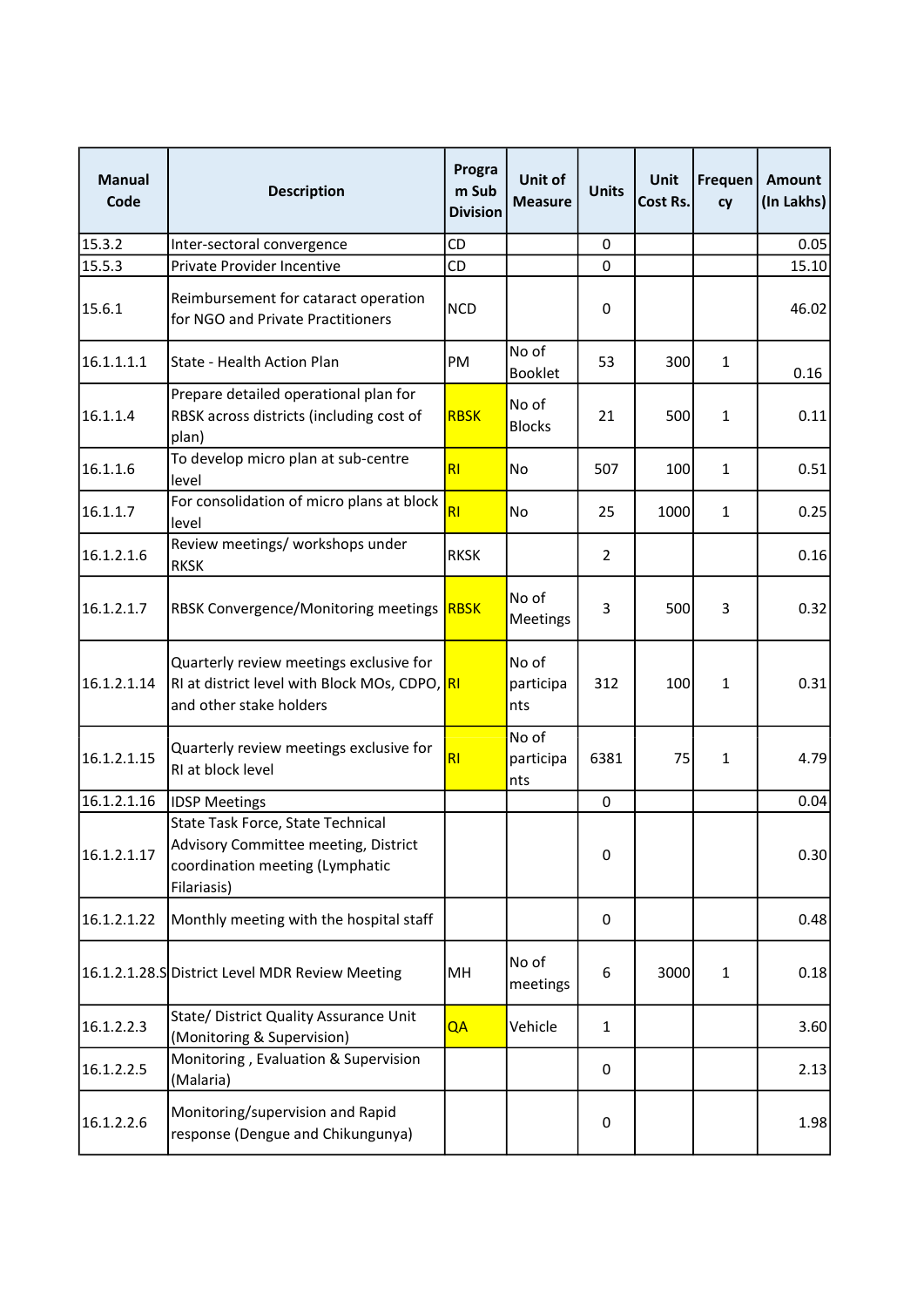| <b>Manual</b><br>Code | <b>Description</b>                                                                                                                                 | Progra<br>m Sub<br><b>Division</b> | Unit of<br><b>Measure</b> | <b>Units</b> | Unit<br>Cost Rs. | Frequen<br>cy | Amount<br>(In Lakhs) |
|-----------------------|----------------------------------------------------------------------------------------------------------------------------------------------------|------------------------------------|---------------------------|--------------|------------------|---------------|----------------------|
| 16.1.2.2.8            | Monitoring & Supervision (Lymphatic<br>Filariasis)                                                                                                 |                                    |                           | 0            |                  |               | 0.30                 |
| 16.1.2.2.9            | Monitoring & Evaluation (Kala Azar)                                                                                                                |                                    |                           | $\mathbf 0$  |                  |               | 0.18                 |
| 16.1.2.2.12           | District NCD Cell                                                                                                                                  |                                    |                           | 0            |                  |               | 1.13                 |
| 16.1.2.2.13           | <b>Supervision and Monitoring</b>                                                                                                                  |                                    |                           | 0            |                  |               | 5.68                 |
| 16.1.2.2.14           | Monitoring Committee on Section 5                                                                                                                  |                                    |                           | $\mathbf 0$  |                  |               | 0.03                 |
| 16.1.2.2.16           | Monitoring and Surveillance (review<br>meetings, Travel) under NRCP                                                                                |                                    |                           | 0            |                  |               | 0.50                 |
| 16.1.3.1.1            | Mobility Support for SPMU/State                                                                                                                    |                                    |                           | 0            |                  |               | 0.54                 |
| 16.1.3.1.9            | Mobility support for Rapid Response<br>Team                                                                                                        |                                    |                           | 0            |                  |               | 0.74                 |
| 16.1.3.1.13           | <b>Vehicle Operation (POL)</b>                                                                                                                     |                                    |                           | $\pmb{0}$    |                  |               | 3.92                 |
| 16.1.3.1.14           | Vehicle hiring                                                                                                                                     |                                    |                           | 0            |                  |               | 2.76                 |
| 16.1.3.1.15           | Tobacco Cessation Centre (TCC): Mobility<br>support                                                                                                |                                    |                           | 0            |                  |               | 0.60                 |
| 16.1.3.3.1            | PM activities for World Population Day'<br>celebration (Only mobility cost): funds<br>earmarked for district level activities                      | <b>FP</b>                          | No of<br>events           | $\mathbf{1}$ | 20000            |               | 0.20                 |
| 16.1.3.3.2            | PM activities for Vasectomy Fortnight<br>celebration (Only mobility cost): funds<br>earmarked for district level activities                        | <b>FP</b>                          | No of<br>events           | 1            | 5000             |               | 0.05                 |
| 16.1.3.3.3            | Mobility Support for DPMU/District                                                                                                                 |                                    |                           | $\Omega$     |                  |               | 7.92                 |
| 16.1.3.3.5            | Mobility Costs for ASHA Resource<br>Centre/ASHA Mentoring Group (Kindly<br>Specify)                                                                |                                    |                           | $\mathbf{1}$ |                  |               | 0.10                 |
| 16.1.3.3.7            | Mobility Support for supervision for<br>district level officers.                                                                                   | RI                                 | No                        | 0            |                  |               | 3.00                 |
| 16.1.3.3.8            | MOBILITY: Travel Cost, POL, etc. during<br>outbreak investigations and field visits<br>for monitoring programme activities at<br>DSU on need basis |                                    |                           | 0            |                  |               | 3.00                 |
| 16.1.3.3.11           | Mobility Support: District Cell                                                                                                                    |                                    |                           | 0            |                  |               | 1.33                 |
| 16.1.3.3.13           | Miscellaneous/Travel                                                                                                                               |                                    |                           | 0            |                  |               | 3.60                 |
| 16.1.3.3.14           | Enforcement Squads                                                                                                                                 |                                    |                           | $\Omega$     |                  |               | 0.10                 |
| 16.1.3.3.15           | District Tobacco Control Cell (DTCC):<br>Mobility Support                                                                                          |                                    |                           | 0            |                  |               | 1.56                 |
| 16.1.3.3.16           | District NCD Cell (TA, DA, POL)                                                                                                                    |                                    |                           | $\pmb{0}$    |                  |               | 0.66                 |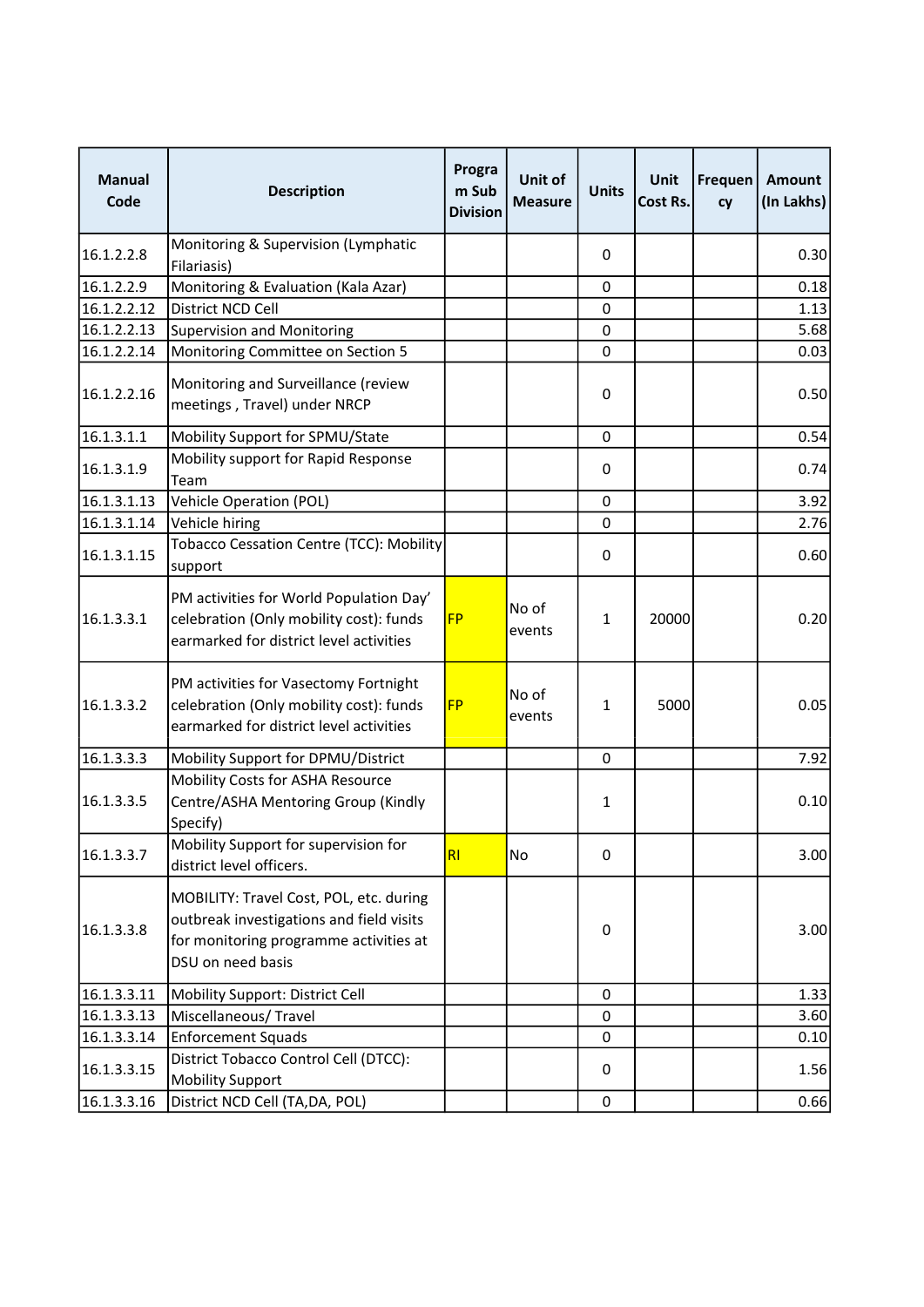| <b>Manual</b><br>Code | <b>Description</b>                                                                                                         | Progra<br>m Sub<br><b>Division</b> | Unit of<br><b>Measure</b> | <b>Units</b> | <b>Unit</b><br>Cost Rs. | Frequen<br>cy | Amount<br>(In Lakhs) |
|-----------------------|----------------------------------------------------------------------------------------------------------------------------|------------------------------------|---------------------------|--------------|-------------------------|---------------|----------------------|
| 16.1.3.4.1            | PM activities for World Population Day'<br>celebration (Only mobility cost): funds<br>earmarked for block level activities | <b>FP</b>                          | No of<br>events           | 21           | 1000                    |               | 0.21                 |
| 16.1.3.4.2            | PM activities for Vasectomy Fortnight<br>celebration (Only mobility cost): funds<br>earmarked for block level activities   | <b>FP</b>                          | No of<br>events           | 21           | 1000                    |               | 0.21                 |
| 16.1.3.4.3.50         | Mobility for Supportive Supervision At<br><b>Block Level-M&amp;E</b>                                                       | <b>ME</b>                          |                           | 0            |                         |               | 83.16                |
| 16.1.3.4.3.50         | Mobility Support & Commnication cost<br>for BCPM                                                                           | <b>CP</b>                          |                           | 0            |                         |               | 12.85                |
|                       | 16.1.3.4.5.S0 Communication Cost for HWC Staff                                                                             | <b>CP</b>                          |                           | 0            |                         |               | 7.17                 |
|                       | 16.1.3.5.1.SO TA/DA of HWC Staff                                                                                           | <b>CP</b>                          |                           | 0            |                         |               | 7.17                 |
| 16.1.3.5.1.SO         | Travel expenses for regular staff under<br><b>NLEP</b>                                                                     | CD                                 |                           | 0            |                         |               | 0.40                 |
| 16.1.4.1.1            | JSY Administrative Expenses                                                                                                | <b>MH</b>                          |                           | $\mathbf 0$  |                         |               | 33.80                |
| 16.1.4.1.5            | Office expenses on telephone, fax,<br>Broadband Expenses & Other<br>Miscellaneous Expenditures                             |                                    |                           | 0            |                         |               | 0.60                 |
| 16.1.4.1.10           | <b>Office Operation (Miscellaneous)</b>                                                                                    |                                    |                           | $\mathbf 0$  |                         |               | 5.68                 |
| 16.1.4.1.11           | Tobacco Cessation Centre (TCC): Office<br>Expenses                                                                         |                                    |                           | 0            |                         |               | 0.50                 |
| 16.1.4.2.1            | <b>District Quality Assurance Unit</b><br>(Operational cost)                                                               | QA                                 |                           | 0            |                         |               | 4.92                 |
| 16.1.4.2.3            | contingency support                                                                                                        |                                    |                           | 0            |                         |               | 3.03                 |
| 16.1.4.2.4            | Office operation & Maintenance -<br>District Cell                                                                          |                                    |                           | 0            |                         |               | 0.42                 |
| 16.1.4.2.5            | District Cell - Consumables                                                                                                |                                    |                           | 0            |                         |               | 0.42                 |
| 16.1.4.2.6            | Operational expenses of the district<br>centre : rent, telephone expenses,<br>website etc.                                 |                                    |                           | 0            |                         |               | 0.10                 |
| 16.1.4.2.8            | District Tobacco Control Cell (DTCC):<br>Misc./Office Expenses                                                             |                                    |                           | 0            |                         |               | 4.00                 |
| 16.1.4.2.9            | District NCD Cell (Contingency)                                                                                            |                                    |                           | $\Omega$     |                         |               | 1.00                 |
| 16.1.4.3.1            | SNCU Data management (excluding HR)                                                                                        | СH                                 | No of<br>SNCU             | $\mathbf{1}$ | 60000                   | $\mathbf{1}$  | 0.60                 |
| 16.1.5.2.1            | Minor repairs and AMC of IT/office<br>equipment supplied under IDSP                                                        |                                    |                           | 0            |                         |               | 0.05                 |
| 16.1.5.3.1            | PM activities under Micronutrient<br><b>Supplementation Programme</b>                                                      |                                    |                           | 0            |                         |               | 2.04                 |
| 16.1.5.3.3            | Concurrent Audit system                                                                                                    |                                    |                           | 0            |                         |               | 1.80                 |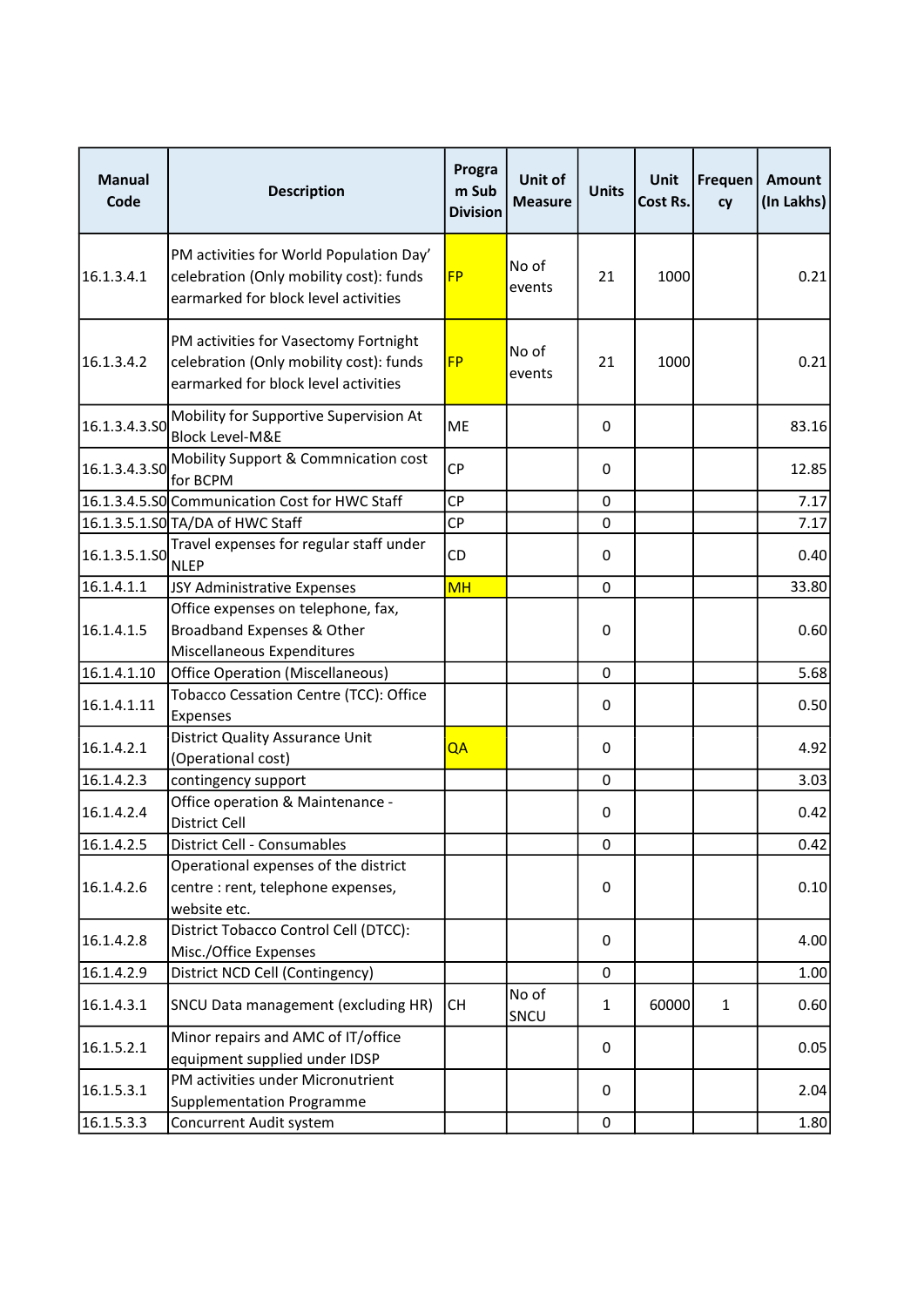| <b>Manual</b><br>Code | <b>Description</b>                                                                                                | Progra<br>m Sub<br><b>Division</b> | <b>Unit of</b><br><b>Measure</b> | <b>Units</b>   | Unit<br>Cost Rs. | Frequen<br>cy | Amount<br>(In Lakhs) |
|-----------------------|-------------------------------------------------------------------------------------------------------------------|------------------------------------|----------------------------------|----------------|------------------|---------------|----------------------|
| 16.1.5.3.11           | District level Coordination Committee                                                                             |                                    |                                  | 0              |                  |               | 0.02                 |
|                       | DPMU Operational Cost (inclusive of Rs.<br>16.1.5.3.16.S 10000/ district / month for RBSK DEIC<br>Manager TA DA)  |                                    |                                  | $\mathbf{1}$   |                  |               | 13.11                |
|                       | 16.1.5.3.16.S BPMU Oprational Cost                                                                                |                                    |                                  | 21             |                  |               | 41.67                |
|                       | 16.1.5.3.16.SOprational Cost for RBSK                                                                             | <b>RBSK</b>                        | No of<br><b>DEIC</b><br>Manager  | 0              | 10000            | 1             | 0.10                 |
|                       | 16.1.5.3.16.SOperational cost of RBSK-MHT                                                                         | <b>RBSK</b>                        | No of<br>teams                   | 0              | 1500             | $\mathbf{1}$  | 0.63                 |
| 16.1.5.3.16.S         | Office & Administrative Expence for<br>State & District Rabies Program                                            |                                    |                                  | 0              |                  |               | 0.08                 |
| 16.1.5.3.16.S         | Office operational cost & other office<br>expences unedr NPCB                                                     | <b>NCD</b>                         |                                  | 0              |                  |               | 0.93                 |
|                       | Pol & Opex of DG set of Vaccine Storage<br>16.1.5.3.16.Sat District level & other Cold Chain Point RI<br>under RI |                                    |                                  | 0              |                  |               | 0.70                 |
| 16.2.1.S02            | Data Entry Operator                                                                                               | FP/<br>PNDT                        | No.                              | $\mathbf{1}$   |                  |               | 2.27                 |
| 16.3.2.S01            | Mobility Support for HMIS & MCTS Block<br>Level                                                                   | <b>MIS</b>                         |                                  | 0              |                  |               | 0.76                 |
| 16.3.3.501            | Operational cost for HMIS & MCTS-AMC                                                                              | <b>MIS</b>                         |                                  | 0              |                  |               | 1.98                 |
| 16.3.3.502            | Operational cost for HMIS & MCTS-<br>Internet                                                                     | <b>MIS</b>                         |                                  | 0              |                  |               | 2.88                 |
| 16.3.3.503            | Operational cost for HMIS & MCTS-<br>Office Expenditure                                                           | <b>MIS</b>                         |                                  | 0              |                  |               | 4.14                 |
| 16.3.3.504            | Operational cost for HMIS & MCTS-<br>Recurring Charges for ANMOL Tablet                                           | <b>MIS</b>                         |                                  | 502            |                  |               | 18.07                |
|                       | 16.4.1.1.S09 Chowkidar Cum Peon-Div PMU                                                                           | PM                                 |                                  | 0              |                  |               |                      |
|                       | 16.4.2.1.1.S0 District Programme Manager                                                                          | PM                                 |                                  | $\mathbf{1}$   |                  |               | 6.39                 |
|                       | 16.4.2.1.1.SO District Community Process Manager                                                                  | PM                                 |                                  | $\mathbf{1}$   |                  |               | 5.23                 |
|                       | 16.4.2.1.1.SO District Accounts Manager                                                                           | PM                                 |                                  | $\mathbf{1}$   |                  |               | 5.36                 |
|                       | 16.4.2.1.1.SO District Data Cum Account Assistant                                                                 | PM                                 |                                  | $\mathbf{1}$   |                  |               | 0.54                 |
|                       | 16.4.2.1.1.SO DEIC manager                                                                                        | <b>RBSK</b>                        |                                  | $\mathbf{1}$   |                  |               | 4.37                 |
|                       | 16.4.2.1.1.SO Support Staff                                                                                       | PM                                 |                                  | $\mathbf{1}$   |                  |               | 1.76                 |
|                       | 16.4.2.1.2.S0 District Consultant (MH)                                                                            | MH                                 |                                  | $\mathbf{1}$   |                  |               | 4.94                 |
|                       | 16.4.2.1.2.SO District Hospital Quality Manager                                                                   | QA                                 |                                  | $\overline{2}$ |                  |               | 10.45                |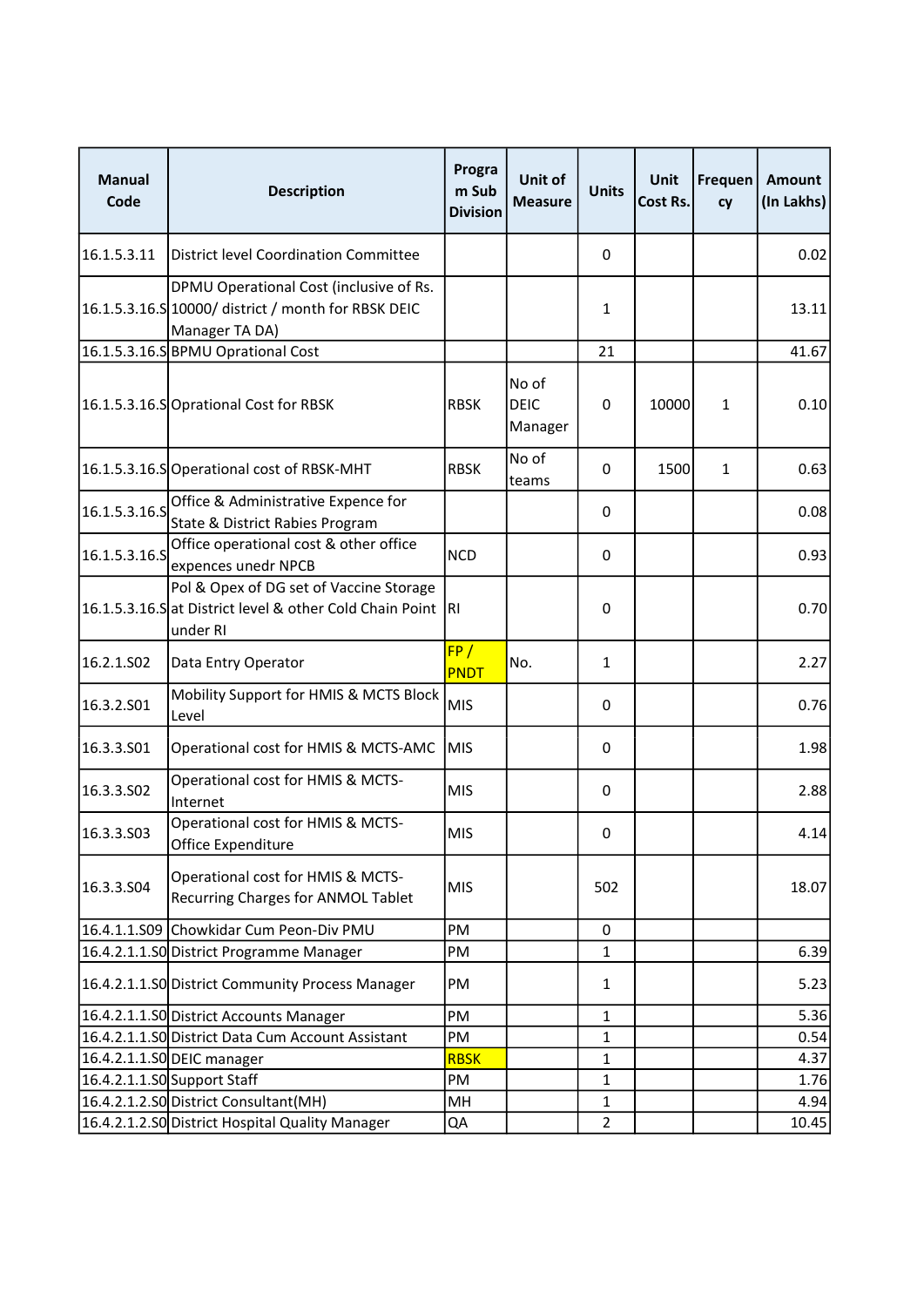| <b>Manual</b><br>Code | <b>Description</b>                                                           | Progra<br>m Sub<br><b>Division</b> | <b>Unit of</b><br><b>Measure</b> | <b>Units</b>     | <b>Unit</b><br>Cost Rs. | Frequen<br>cy | Amount<br>(In Lakhs) |
|-----------------------|------------------------------------------------------------------------------|------------------------------------|----------------------------------|------------------|-------------------------|---------------|----------------------|
|                       | 16.4.2.1.2.SO District Consultant Quality Assurance                          | QA                                 |                                  | 1                |                         |               | 6.09                 |
|                       | 16.4.2.1.7.S0 Accountant District Hospital                                   | <b>FD</b>                          |                                  | 1                |                         |               | 2.95                 |
|                       | 16.4.2.1.8.S0 Programme cum Admin. Asst.                                     | QA                                 |                                  | $\mathbf{1}$     |                         |               | 2.16                 |
|                       | 16.4.2.2.2.S0 District Epidemiologist-CD-IDSP                                | CD                                 |                                  | 0                |                         |               | 7.99                 |
|                       | 16.4.2.2.4.SOSr PMDT-TB HIV Coodinators                                      | CD                                 |                                  | $\mathbf 0$      |                         |               | 4.40                 |
|                       | 16.4.2.2.4.SO PPM Coordinator                                                | CD                                 |                                  | $\mathbf 0$      |                         |               | 0.86                 |
|                       | 16.4.2.2.4.S0 District Programme Coordinator                                 | CD                                 |                                  | 0                |                         |               | 0.96                 |
|                       | 16.4.2.2.5.SO District Data Manager-CD-IDSP                                  | CD                                 |                                  | $\mathbf 0$      |                         |               | 0.61                 |
|                       | 16.4.2.2.6.S0 Senior Treatment Supervisor (STS)                              | CD                                 |                                  | 0                |                         |               | 54.97                |
|                       | 16.4.2.2.6.S0 Senior TB Lab Supervisor (STLS)                                | CD                                 |                                  | 0                |                         |               | 54.55                |
|                       | 16.4.2.2.7.SO Accountant- Full time                                          | CD                                 |                                  | 0                |                         |               | 0.69                 |
|                       | 16.4.3.1.1.SO Block Programme Manager                                        | PM                                 |                                  | 21               |                         |               | 80.81                |
|                       | 16.4.3.1.1.50 Block Account Manager                                          |                                    |                                  | 21               |                         |               | 66.76                |
|                       | 16.4.3.1.1.SO Block Community Process Manager                                |                                    |                                  | $\mathbf 0$      |                         |               | 53.21                |
|                       | 16.4.3.1.9.SO Data Entry Operator-HR                                         |                                    |                                  | 2                |                         |               | 4.94                 |
|                       | 16.4.3.1.9.SO Data Entry Operator-MCTS OPR 820 MIS                           | <b>MIS</b>                         |                                  | 21               |                         |               | 51.68                |
|                       | 16.4.3.1.9.SO Data Entry Operator-MIS Outsource                              | <b>MIS</b>                         |                                  |                  |                         |               | 0.56                 |
|                       | 16.4.3.1.9.S0 Data Entry Operator-RI                                         | RI                                 |                                  | $\boldsymbol{0}$ |                         |               | 2.26                 |
|                       | 16.4.3.1.9.SO Data Entry Operator-RNTCP                                      | PM                                 |                                  | 0                |                         |               | 4.85                 |
|                       | 16.4.3.1.9.S1 Data Entry Operator-CD-IDSP                                    | CD                                 |                                  | $\mathbf 0$      |                         |               | 2.34                 |
|                       | 16.4.3.1.9.51 Data Entry Operator-NBCP-District                              | <b>NCD</b>                         |                                  | 0                |                         |               | 1.53                 |
| 17.4                  | E-rakt kosh- refer to strengthening of<br>blood services guidelines          | <b>BLOOD</b><br><b>CELL</b>        | No of<br>Facility                | 0                | 1000                    | 12            | 0.12                 |
| 17.8.S05              | Internet Cost to ASHA & AF at HWC                                            |                                    |                                  | 0                |                         |               | 6.94                 |
| 18.11                 | Increasing accessibility and avail of FP<br>services at pub health providers |                                    |                                  | 21               |                         |               | 1.37                 |
| 18.17                 | Counseling training for Service Provider                                     | <b>FP</b>                          | No of<br><b>Batches</b>          | 1                | 49540                   |               | 0.50                 |
| 18.23                 | <b>NBSU &amp; NBCC Register</b>                                              | <b>CH</b>                          | No of<br>register                | 55               | 350                     | $\mathbf{1}$  | 0.19                 |
| 18.29                 | <b>Uniform Case Sheet of Pediatrics</b>                                      | <b>CH</b>                          | No of<br>format                  | 5282             | 14                      | $\mathbf{1}$  | 0.74                 |
| U.1.3.1               | <b>Operational Expenses of UPHCs</b><br>(excluding rent)                     | <b>NUHM</b>                        | No.'s                            | 3                | 8000                    | 12            | 2.88                 |
| U.2.2.1               | Mobility support for ANM/LHV                                                 | <b>NUHM</b>                        | No.'s                            | 16               | 500                     | 12            | 0.96                 |
| U.2.3.1               | <b>UHNDs</b>                                                                 | <b>NUHM</b>                        | No.'s                            | 16               | 1000                    | 12            | 1.92                 |
| U.2.3.2               | Special outreach camps in slums/<br>vulnerable areas                         | <b>NUHM</b>                        | No.'s                            | 3                | 3250                    | 12            | 1.17                 |
| U.3.1.1.1             | Incentives for routine activities                                            | <b>NUHM</b>                        |                                  | 24               |                         |               | 5.49                 |